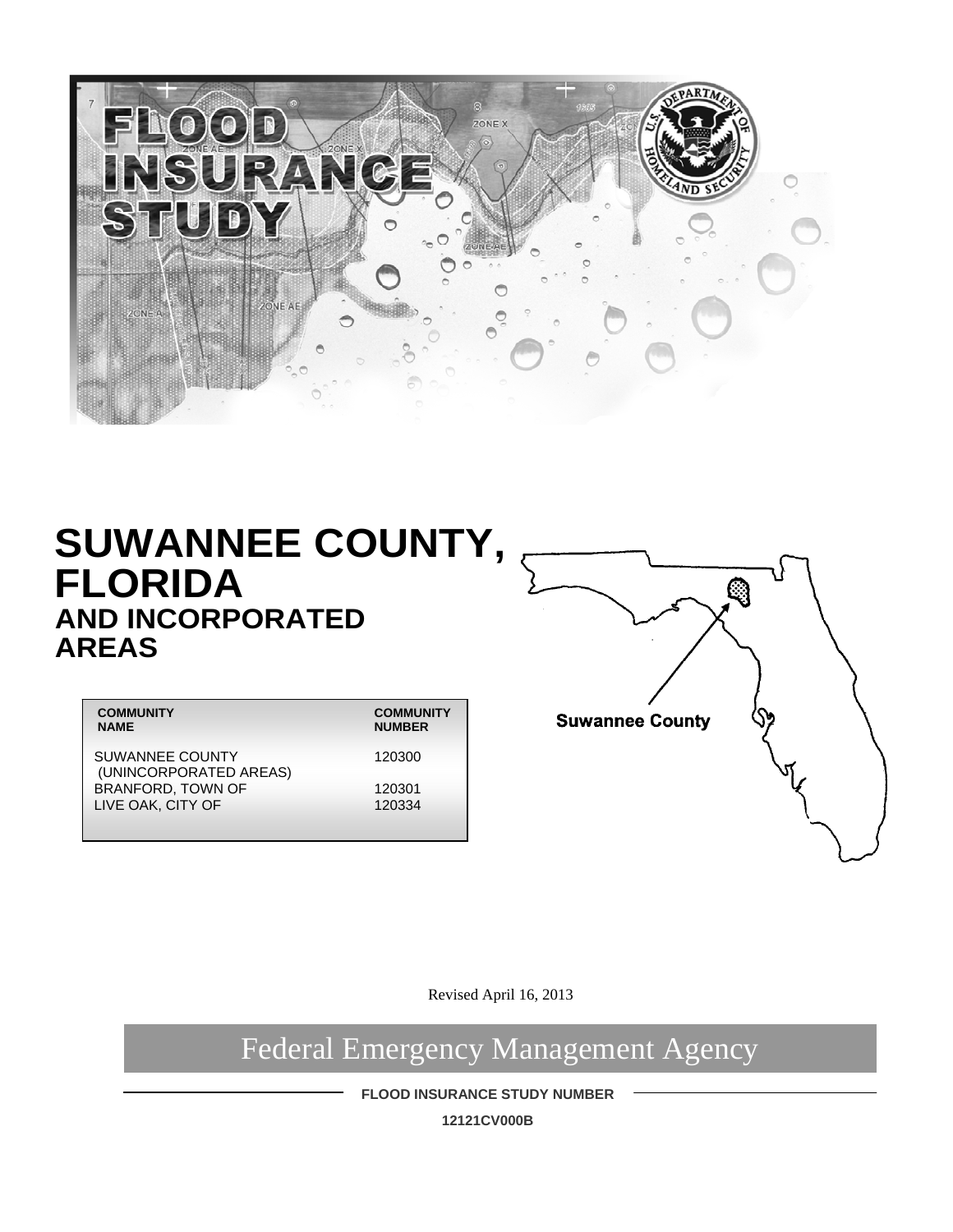#### **NOTICE TO FLOOD INSURANCE STUDY USERS**

Communities participating in the National Flood Insurance Program have established repositories of flood hazard data for floodplain management and flood insurance purposes. This Flood Insurance Study (FIS) may not contain all data available within the repository. It is advisable to contact the community repository for any additional data.

Part or all of this FIS may be revised and republished at any time. In addition, part of this FIS may be revised by the Letter of Map Revision process, which does not involve republication or redistribution of the FIS. It is, therefore, the responsibility of the user to consult with community officials and to check the community repository to obtain the most current FIS components.

Initial Countywide FIS Effective Date: September 28, 2007

Revised FIS Effective Date: April 16, 2013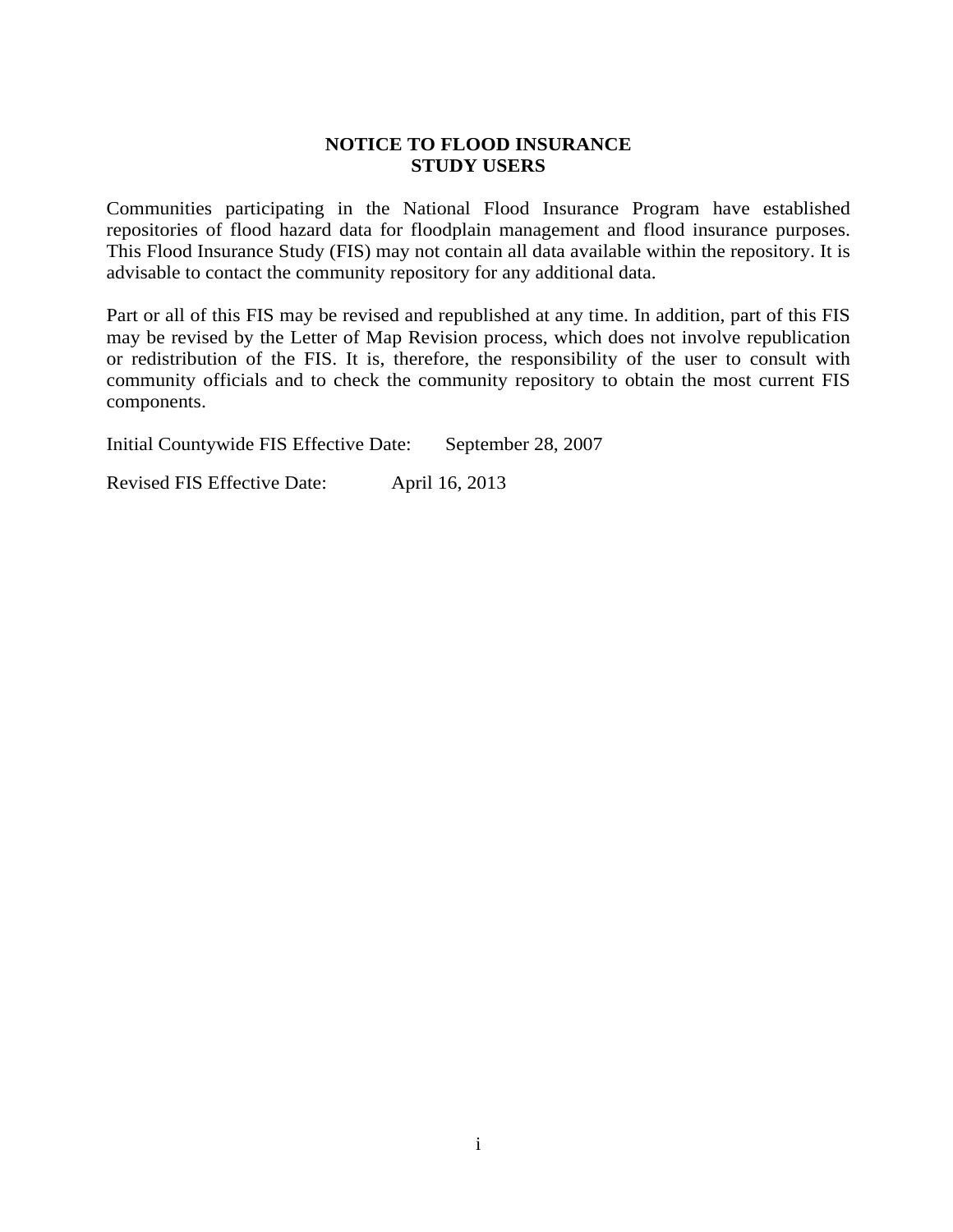## TABLE OF CONTENTS-April 16, 2013

|     |     | Page |
|-----|-----|------|
| 1.0 |     |      |
|     | 1.1 |      |
|     | 1.2 |      |
|     | 1.3 |      |
| 2.0 |     |      |
|     | 2.1 |      |
|     | 2.2 |      |
|     | 2.3 |      |
|     | 2.4 |      |
| 3.0 |     |      |
|     | 3.1 |      |
|     | 3.2 |      |
|     | 3.3 |      |
| 4.0 |     |      |
|     | 4.1 |      |
|     | 4.2 |      |
| 5.0 |     | 23   |
| 6.0 |     |      |
| 7.0 |     |      |
| 8.0 |     |      |
| 9.0 |     |      |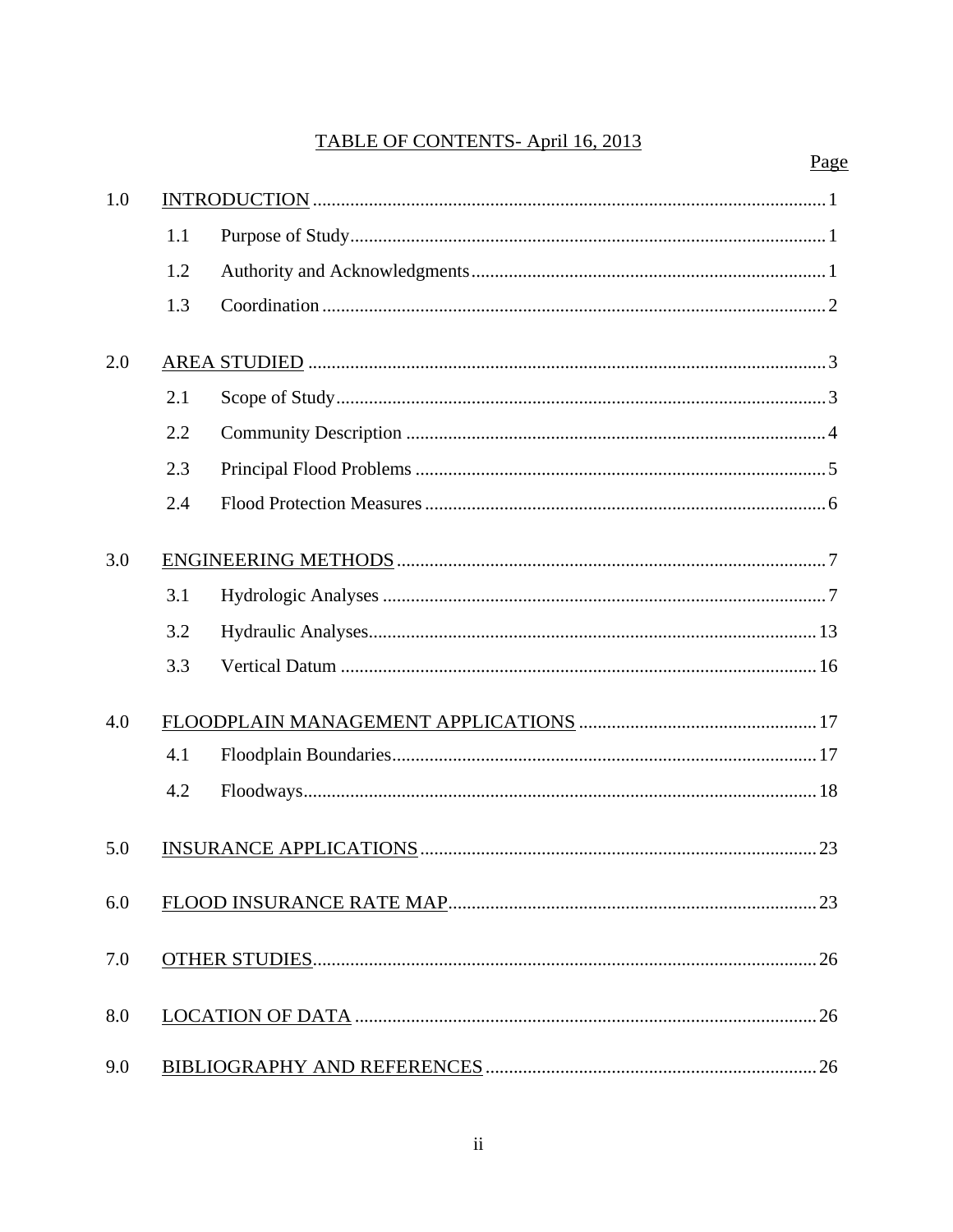### TABLE OF CONTENTS — continued

## **FIGURE**

### **TABLES**

### **EXHIBITS**

| Exhibit 1 - Flood Profiles |                |
|----------------------------|----------------|
| Suwannee River             | Panels 01P-05P |
| Santa Fe River             | Panel 06P      |

### Exhibit 2 - Flood Insurance Rate Map Index Flood Insurance Rate Map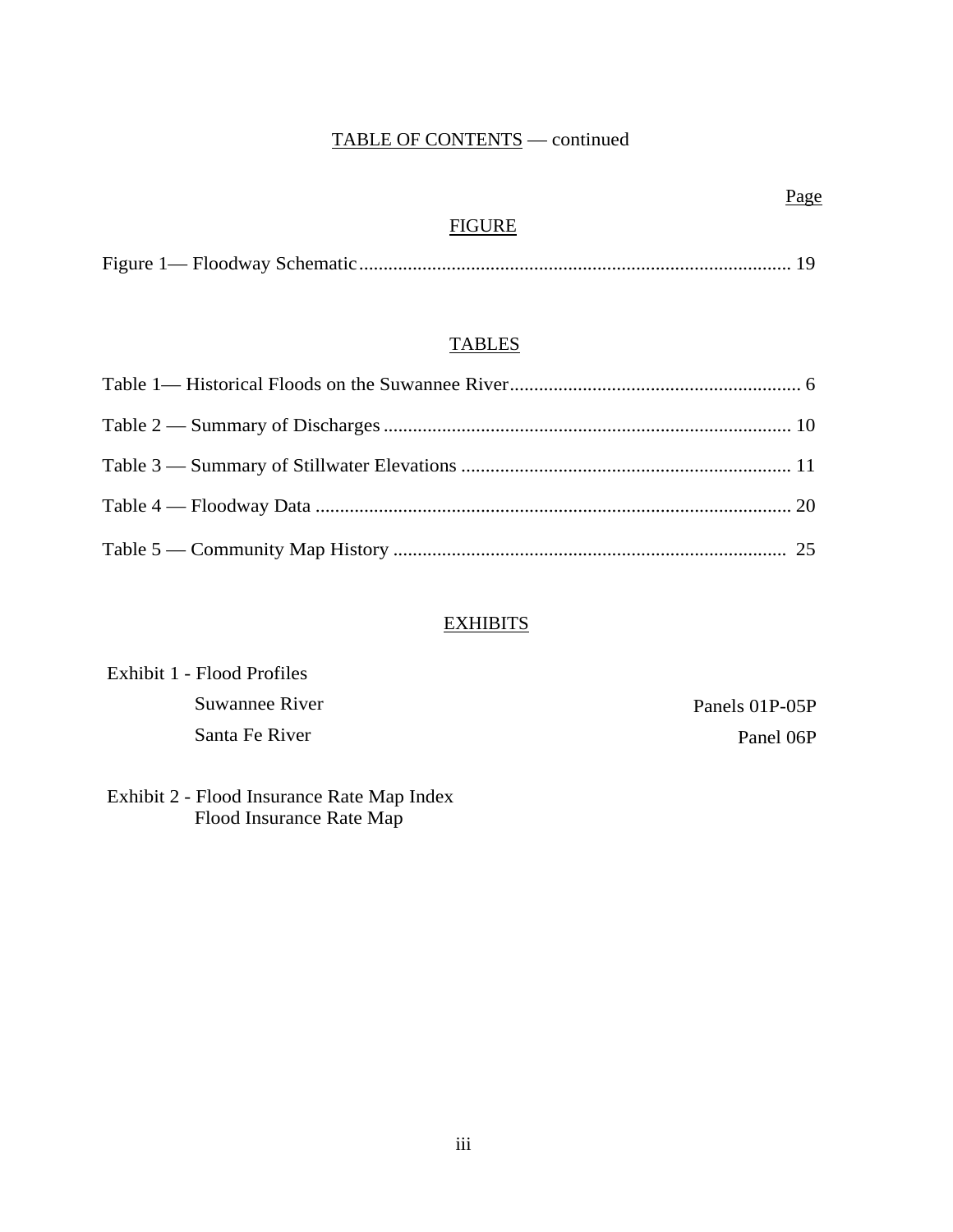#### FLOOD INSURANCE STUDY SUWANNEE COUNTY, FLORIDA AND INCORPORATED AREAS

#### 1.0 INTRODUCTION

#### 1.1 Purpose of Study

This countywide Flood Insurance Study (FIS) investigates the existence and severity of flood hazards in, or revises and updates previous FISs/Flood Insurance Rate Maps (FIRMs) for the geographic area of Suwannee County, Florida, including the Town of Branford, the City of Live Oak and the unincorporated areas of Suwannee County (hereinafter referred to collectively as Suwannee County).

This FIS aids in the administration of the National Flood Insurance Act of 1968 and the Flood Disaster Protection Act of 1973. This FIS has developed flood risk data for various areas of the county that will be used to establish actuarial flood insurance rates. This information will also be used by Suwannee County to update existing floodplain regulations as part of the Regular Phase of the National Flood Insurance Program (NFIP), and will also be used by local and regional planners to further promote sound land use and floodplain development. Minimum floodplain management requirements for participation in the NFIP are set forth in the Code of Federal Regulations at 44 CFR, 60.3.

In some States or communities, floodplain management criteria or regulations may exist that are more restrictive or comprehensive than the minimum Federal requirements. In such cases, the more restrictive criteria take precedence and the State (or other jurisdictional agency) will be able to explain them.

1.2 Authority and Acknowledgments

The sources of authority for this FIS are the National Flood Insurance Act of 1968 and the Flood Disaster Protection Act of 1973.

#### September 28, 2007 Countywide Revision

The 2007 countywide FIS was prepared to include the unincorporated areas of, and incorporated communities within, Suwannee County in a countywide format. Information on the authority and acknowledgments for each jurisdiction included in this countywide FIS, as compiled from their previously printed FIS reports, is shown below.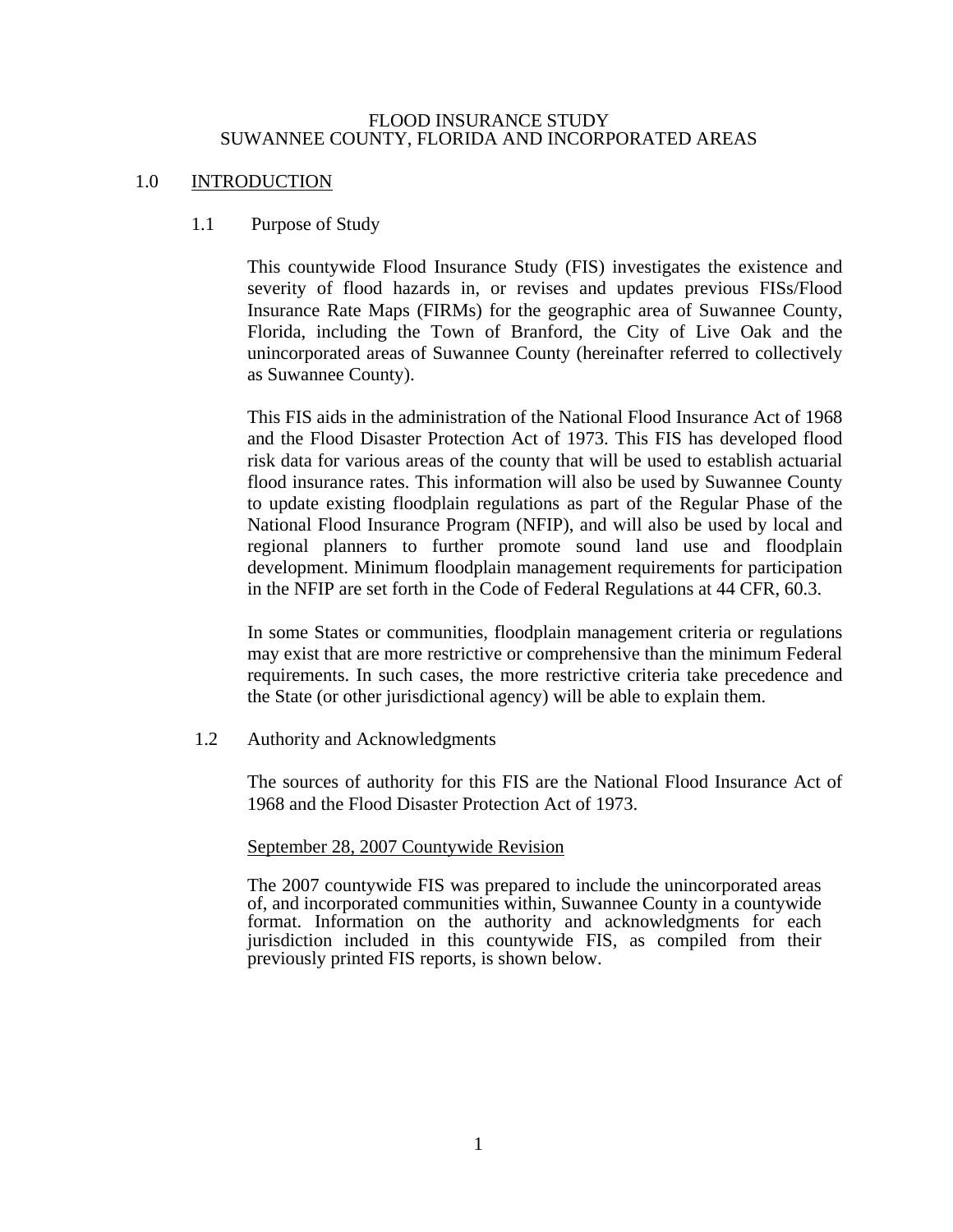| <b>Suwannee County</b>  | The hydrologic and hydraulic analyses for the FIS                                                    |
|-------------------------|------------------------------------------------------------------------------------------------------|
| (Unincorporated Areas): | report dated January 6, 1988, were performed by the                                                  |
|                         | U.S. Army Corps of Engineers (USACE),                                                                |
|                         | Jacksonville District, for the Federal Emergency                                                     |
|                         | Management Agency (FEMA), under Inter-Agency                                                         |
|                         | Agreement No. EMW-E-1153, Project Order No. 1.                                                       |
|                         | This study was completed in April 1985.                                                              |
| Branford, Town of:      | The hydrologic and hydraulic analyses for the<br>January 16, 1987, FIS report were obtained from the |
|                         | FIS for the unincorporated areas of Suwannee                                                         |
|                         | County.                                                                                              |

The authority and acknowledgements for the City of Live Oak are not available in the 2007 Effective FIS because no FIS reports were ever published for the community.

For the September 2007 countywide FIS, revised hydrologic and hydraulic analyses were prepared for FEMA by URS Corporation under contract with the Suwannee River Water Management District (SRWMD), a FEMA Cooperating Technical Partner (CTP).

The digital base map files were derived from U.S. Geological Survey (USGS) Digital Orthophoto Quadrangles, produced at a scale of 1:12,000 from photography dated 2004.

The coordinate system used for the production of the digital FIRM is State Plane in the Florida North projection zone, referenced to the North American Datum of 1983.

#### Physical Map Revision, Effective April 16, 2013

For this Physical Map Revision AMEC Environment & Infrastructure (AMEC) and North Florida Professional Services (NFPS) were chosen to assist the Suwannee River Water Management District (SRWMD) in maintenance of the Countywide Flood Insurance Study (FIS) and the Digital Flood Insurance Rate Map (DFIRM) for Suwannee County. Specifically, AMEC and NFPS used modeling inputs and results from previous flood studies to model basins within the City of Live Oak.

#### 1.3 Coordination

Consultation Coordination Officer's (CCO) meetings may be held for each jurisdiction in this countywide FIS. An initial CCO meeting is held typically with representatives of FEMA, the community, and the study contractor to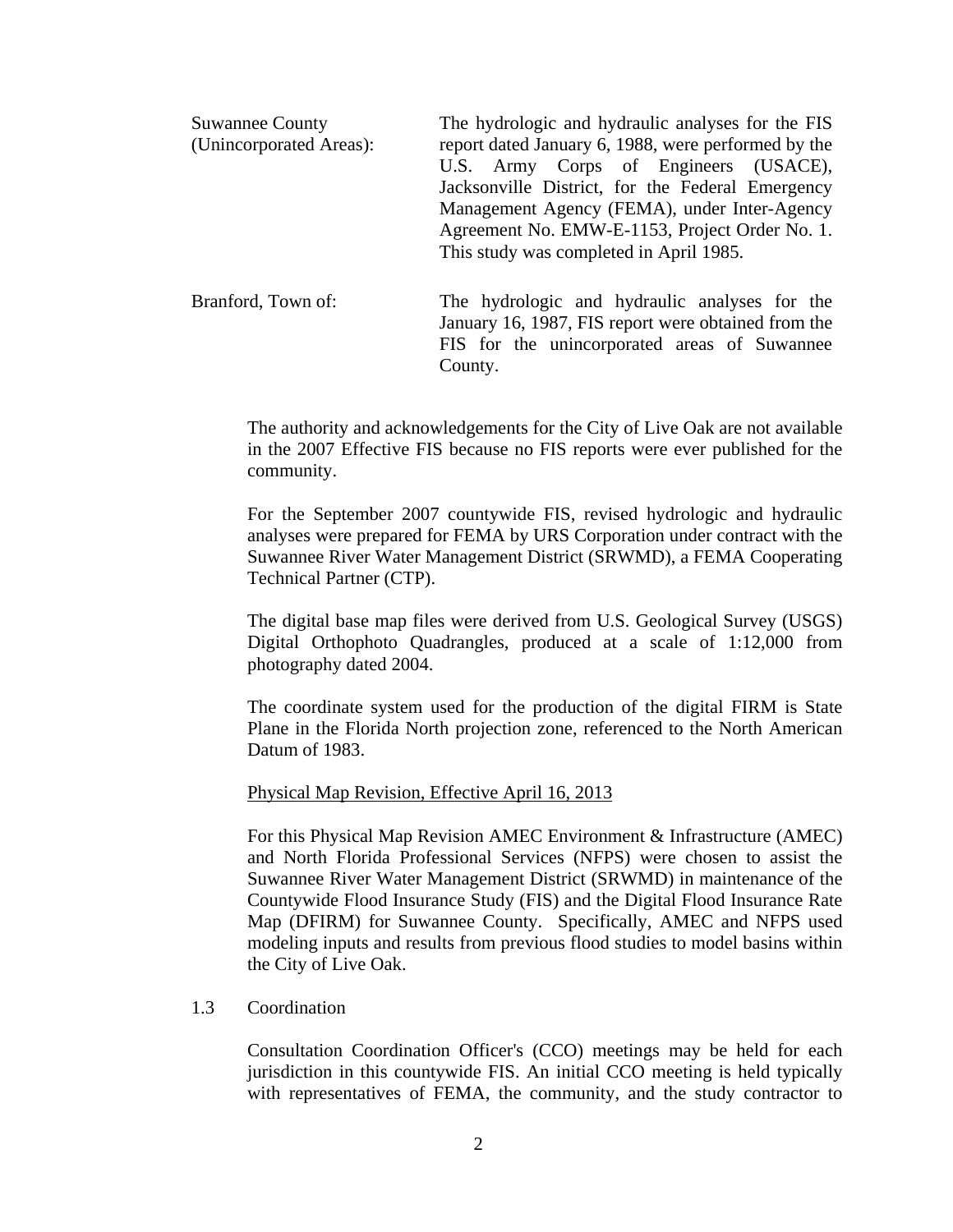explain the nature and purpose of a FIS, and to identify the streams to be studied by detailed methods. A final CCO meeting is held typically with representatives of FEMA, the community, and the study contractor to review the results of the study.

#### Precountywide Revisions

For the unincorporated areas of Suwannee County, an initial CCO meeting was held on May 6, 1983. Representatives of FEMA, the Study Contractor, and the SRWMD were in attendance. On February 18, 1987, the results of the FIS were reviewed and accepted at a final CCO meeting attended by representatives of the Study Contractor, FEMA and the community.

For the Town of Branford, a final CCO meeting was held on February 26, 1986, and was attended by representatives of the community and FEMA.

#### September 28, 2007 Countywide Revision

For the September 2007 countywide FIS, an initial CCO meeting was held on December 21, 2005. A final CCO meeting was held on November 29, 2006. These meetings were attended by representatives of the study contractors, SRWMD, FEMA, Suwannee County, the Town of Branford, and the City of Live Oak.

#### Physical Map Revision, Effective April 16, 2013

For this Physical Map Revision, a Project Scoping Meeting was held September 13, 2010. Representatives from AMEC, SRWMD, NFPS, and the City of Live Oak attended. The proposed project scope was presented and comments were incorporated into a Project Scoping Report. Following the completion of hydrology and hydraulics, a Flood Study Review Meeting was held on September 22, 2011 to review the results of the revised flood study for the City of Live Oak. Preliminary DFIRM Community Coordination was held on January 18, 2012.

#### 2.0 AREA STUDIED

#### 2.1 Scope of Study

This FIS covers the geographic area of Suwannee County, Florida.

All or portions of the Suwannee River and the Santa Fe River within Suwannee County were studied by detailed methods. Additionally, 66 closed basin areas within the City of Live Oak and two closed basin areas in Unincorporated Suwannee County with reported flooding problems were studied in detail. Limits of the detailed study area are indicated on the Flood Profiles (Exhibit 1)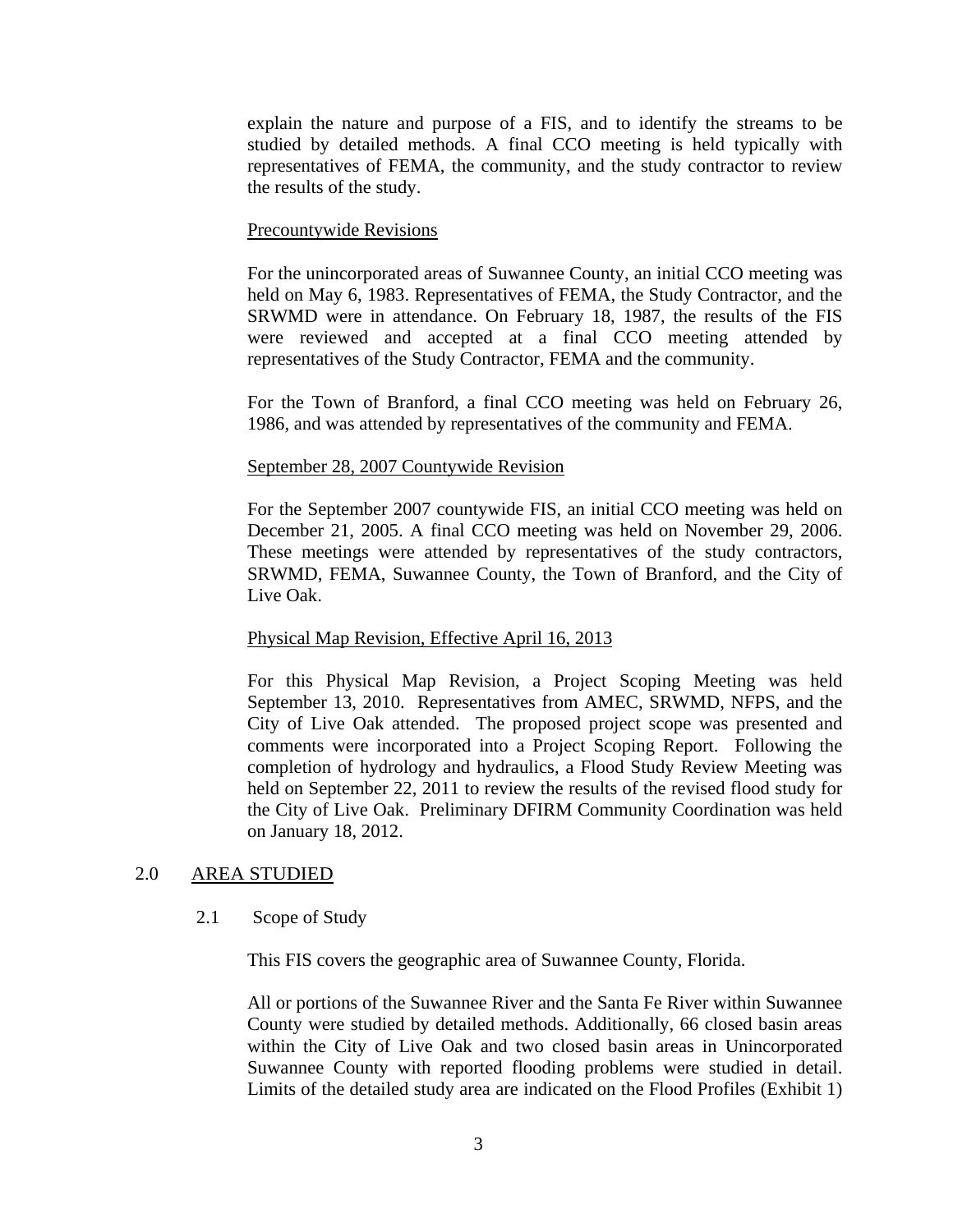and on the FIRM (Exhibit 2). The FIS and FIRM for Suwannee County only provide flood hazard information for the portions of the Suwannee River, Santa Fe River and those communities located in Suwannee County.

The areas studied by detailed methods were selected with priority given to all known flood hazard areas and areas of projected development and proposed construction.

All or portions of numerous flooding sources in the county were studied by approximate methods. Approximate analyses were used to study those areas having a low development potential or minimal flood hazards. The scope and methods of study were proposed to, and agreed upon by, FEMA, the SRWMD and Suwannee County.

#### 2.2 Community Description

Suwannee County, established December 21, 1858, and named for the Suwannee River, occupies 687 square miles in north-central Florida. The county seat is the City of Live Oak. The county is served by Interstates 10 and 75, U.S. Routes 27, 90, and 129, and the CSX railroad. The Suwannee River forms the entire northern and western boundaries, and about 75 percent of the southern boundary of Suwannee County. The river is the boundary between the county and adjacent Hamilton, Madison, and Lafayette Counties. The county is also bordered by Columbia County and separated from Gilchrist County by the Santa Fe River, one of the principal tributaries of the Suwannee River. Other principal tributaries of the Suwannee River are the Withlacoochee River, which separates Madison and Hamilton Counties, and the Alapaha River, which flows through Hamilton County. The 2010 population of the county was reported to be 41,551 an increase of about 19 percent from the 2000 population of 34,847.

The major agricultural crops are timber, poultry, pecans, tobacco, and watermelons. The principal commodities are wood and lumber, food products, and chemicals.

The topography ranges from 10 feet National Geodetic Vertical Datum of 1929 (NGVD) to about 109 feet NGVD. The county is in the Gulf Coastal Lowlands physiographic area. The stratified components are mainly basal rocks, clays, and a unique limestone cap, which is thousands of feet deep and extends over most of the state. The ground water accumulation in the porous limestone forms statewide underground reservoirs known as aquifers. These aquifers feed the numerous springs located in Suwannee County and throughout much of the state.

Suwannee County is comprised of nine soil associations. The following are the major associations adjacent to the Suwannee River: the BlantonKalmia-Swamp Association consists of level, moderately well-drained soils sandy throughout,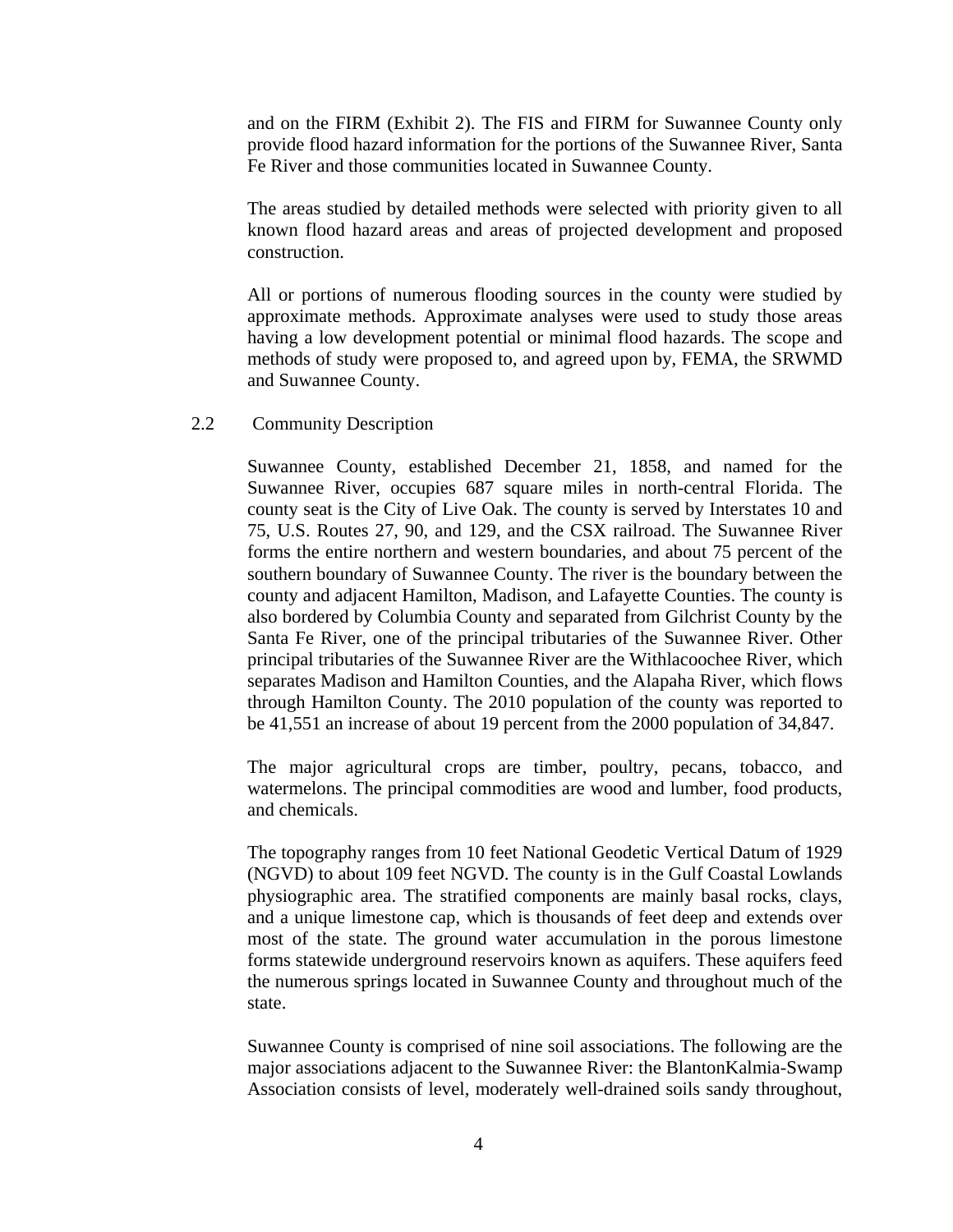well-drained soils with thin, sandy layers over loamy subsoil, and low, wet swampy areas. This association is immediately adjacent to the Suwannee River in the entire county. The next association landward, except in the vicinity of the Town of Branford, is the Blanton High-Lakeland consisting of nearly level to excessively sloping drained soils, sandy throughout. The area around Branford is the Blanton-Chiefland Association that consists of nearly level to gently sloping excessively drained soils, sandy throughout, and well-drained sandy soils with loamy subsoil underlain by limestone.

The climate of Suwannee County is semi-tropical, characterized by long, hot summers and mild winters. The average annual rainfall is 53.7 inches, while the average temperature varies from 55.6 degrees Fahrenheit (°F) in January to 81.1 °F in August.

The drainage area of the Suwannee River at the mouth is 9,950 square miles, of which 4,230 square miles are in north-central Florida, and 5,720 square miles are in south-central Georgia. The drainage area of the Santa Fe River, at the mouth, is 1,380 square miles.

#### 2.3 Principal Flood Problems

The Suwannee River experiences greater stage variations than any other river in Florida and creates significant flooding problems.

The most severe floods in the Suwannee River basin are associated with storms, or sequences of storms, that produce widespread distribution of rainfall for several days' duration. Flooding occurs in all seasons, but maximum annual stages occur most frequently from February through April, as a result of a series of frontal-type rainfall events over the basin. The area is also subject to summer and fall tropical disturbances, occasionally of hurricane intensity. Thunderstorms caused by summer air mass activity produce intense rainfall, but the duration is usually short and areal distribution is relatively small. The coastal reach of the Suwannee River is susceptible to tidal flooding from hurricanes and other low pressure systems that produce sustained, strong, westerly component winds.

The largest flood known to have occurred on the Suwannee River in Suwannee County was the flood of March-April 1948. Antecedent conditions were conducive to high surface runoff, ground water levels were high, sinks and depressions were saturated, and most river reaches were experiencing overbank flow. The most intense storm occurred in the 3-day period from March 31 through April 2. A number of residences and commercial establishments were flooded in small towns that border the Suwannee River in Suwannee County.

Water was 8 feet deep in parts of Dowling Park, and 2 to 4 feet deep in Branford and Luraville. Major damage occurred to railroads, highways,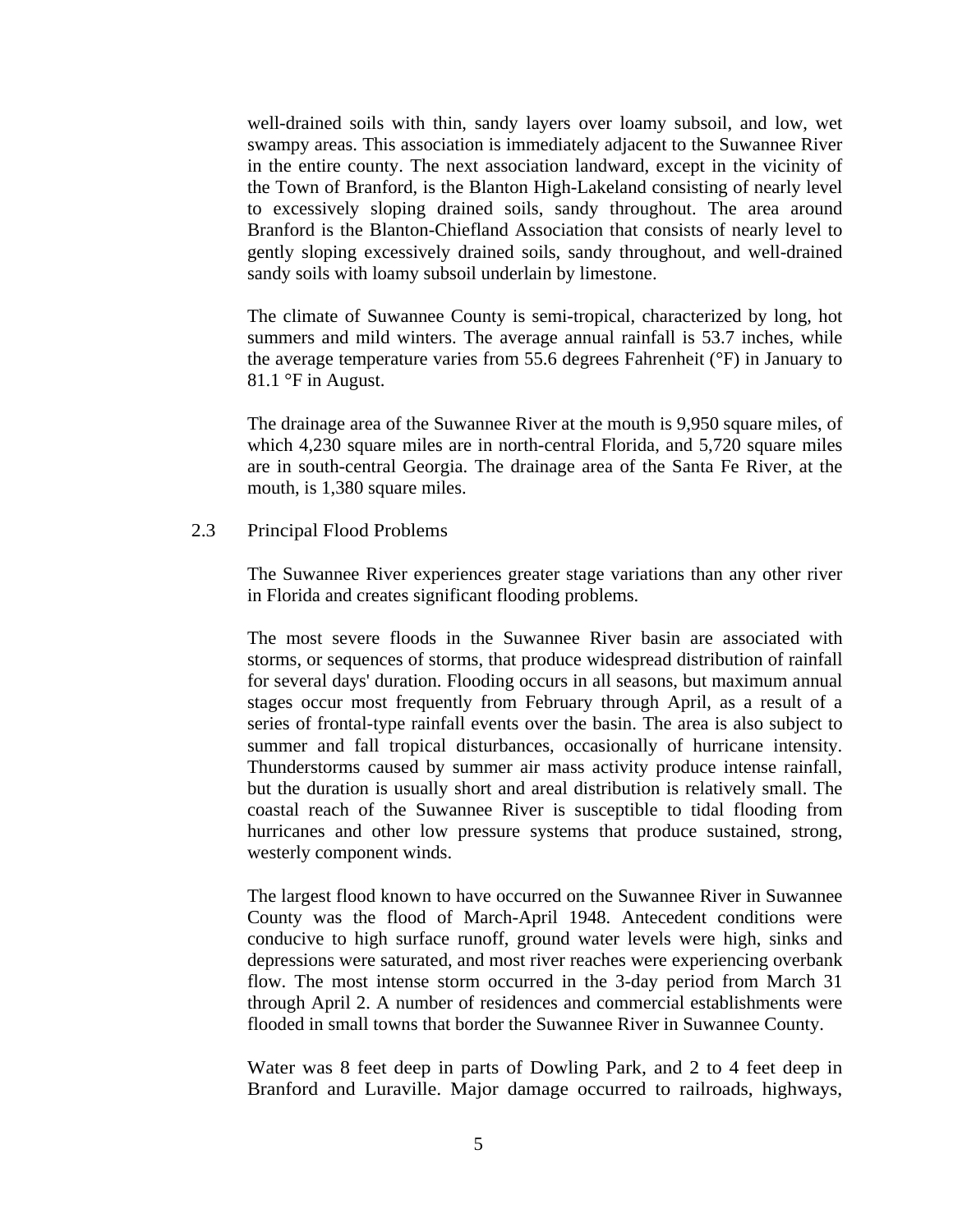bridges, culverts, drainage ditches, and to property from loss of fills. Three weeks of emergency work were required to restore minimum transportation and drainage facilities. Rail and highway traffic was detoured around the area for 2 to 3 weeks, and some rail service was suspended for 6 weeks.

Another large flood occurred on the Suwannee River in Suwannee County in April 1973. Antecedent conditions were conducive to high surface runoff. The 1973 flood was about 3 feet lower than the 1948 flood at the southern end of Suwannee County near the confluence of the Suwannee and Santa Fe Rivers and about 4 feet lower at Dowling Park. Floodwaters remained over the lowlands for about 1 month. Many people evacuated their homes, and Suwannee County was included in the "major disaster area" declared by the President.

The 1928 flood was higher than the 1973 flood at Branford in the southern part of the county and nearly as high at Ellaville. The peak discharges for the 1928 flood at Branford and Ellaville were 65,000 and 73,000 cubic feet per second (cfs), respectively.

Flooding in the spring 1984 along the Suwannee River was about 5.2 feet lower than the 1948 flood at Branford in the southern part of Suwannee County and about 7.4 feet lower at Ellaville in the northern part of the county. Stages were about 1.5 feet higher than the 1959 stages at both Branford and Ellaville.

Table 1 lists historical floods at four locations on the Suwannee River. One of the locations, near the Town of Bell, is downstream of Suwannee County, and another, White Springs, is just upstream of Suwannee County.

|                                 | Annual Peak Discharge (cfs) |                     |                     |            |                     |  |
|---------------------------------|-----------------------------|---------------------|---------------------|------------|---------------------|--|
| Location                        | 1948                        | 1928                | 1973                | 1984       | 1959                |  |
| Near Be $112$                   | 82,300                      | 70,000 <sup>1</sup> | 54.200 <sup>1</sup> | $47,600^1$ | 40,200 <sup>1</sup> |  |
| Near Branford <sup>3</sup>      | 83,900                      | 65,000 <sup>1</sup> | 54,700              | 42,200     | 34,100              |  |
| Near Ellaville <sup>3</sup>     | 95,300                      | 73,000              | 77,000              | 46,000     | 45,200              |  |
| Near White Springs <sup>3</sup> | 28,500                      | 20,600              | 38,100              | 26,100     | 20,100              |  |
| <sup>1</sup> Estimated values   |                             |                     |                     |            |                     |  |

#### TABLE 1 — HISTORICAL FLOODS ON THE SUWANNEE RIVER

 $2^2$ Located at Rock Bluff Ferry, 10 miles downstream of confluence of the Santa Fe River (USGS) Gage No. 02323000)

<sup>3</sup>Detailed location descriptions can be found in Table 2, Section 3.1

#### 2.4 Flood Protection Measures

There are no existing or proposed flood protection projects located in Suwannee County in the Suwannee River Basin.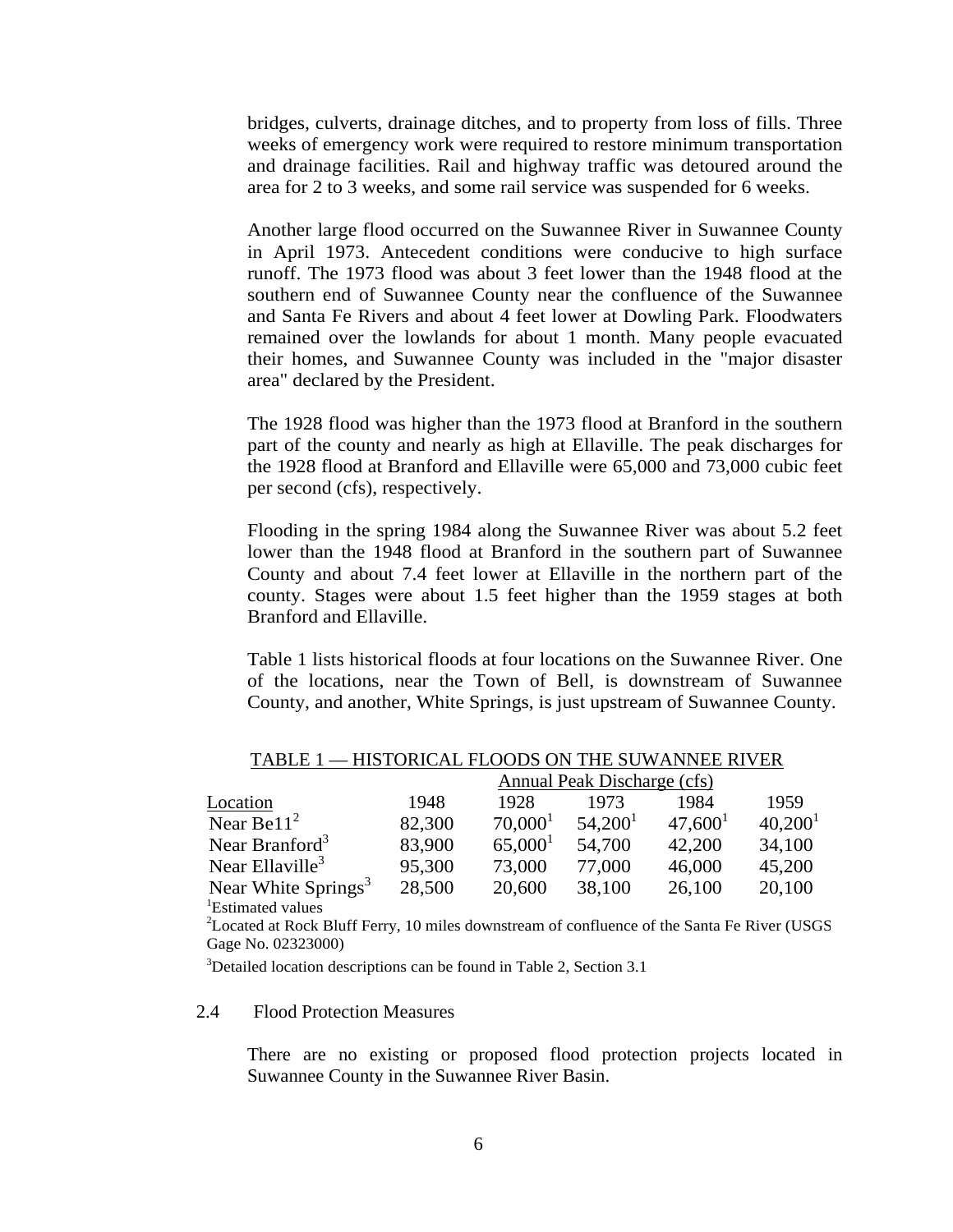#### 3.0 ENGINEERING METHODS

For the flooding sources studied in detail in the county, standard hydrologic and hydraulic study methods were used to determine the flood hazard data required for this FIS. Flood events of a magnitude which are expected to be equaled or exceeded once on the average during any 10-, 50-, 100-, or 500-year period (recurrence interval) have been selected as having special significance for floodplain management and for flood insurance rates. These events, commonly termed the 10-, 50-, 100-, and 500-year floods, have a 10-, 2-, 1-, and 0.2-percent chance, respectively, of being equaled or exceeded during any year. Although the recurrence interval represents the long-term average period between floods of a specific magnitude, rare floods could occur at short intervals or even within the same year. The risk of experiencing a rare flood increases when periods greater than 1 year are considered. For example, the risk of having a flood which equals or exceeds the 100-year flood (1 percent chance of annual exceedence) in any 50-year period is approximately 40 percent (4 in 10), and, for any 90-year period, the risk increases to approximately 60 percent (6 in 10). The analyses reported herein reflect flooding potentials based on conditions existing in the county at the time of completion of this FIS. Maps and flood elevations will be amended periodically to reflect future changes.

3.1 Hydrologic Analyses

Hydrologic analyses were carried out to establish the peak discharge-frequency relationships for the flooding sources studied in detail affecting the county.

#### Precountywide Revision

Each incorporated community within, and the unincorporated areas of, Suwannee County, with the exception of the City of Live Oak, has a previously printed FIS report. The hydrologic analyses described in those reports have been compiled and are summarized below.

The USGS has been monitoring flows on the Suwannee River since the flood of 1928. Each year the USGS publishes the water resources data collected and periodically reports on the magnitude and frequency of floods. The hydrologic data analyses for this study utilized these publications and the results were coordinated with the USGS.

Regression analyses were used to complete missing data and to extend records at each gaged location to the 57-year period 1928 through 1984. Analyses of discharge records of all gaged locations on the Suwannee River were used to establish a peak discharge-frequency relationship throughout the river. Flood recurrence frequencies were determined by log-Pearson Type III statistical analyses in accordance with procedures recommended by the Interagency Advisory Committee on Water Data (Interagency Advisory Committee on Water Data, 1981).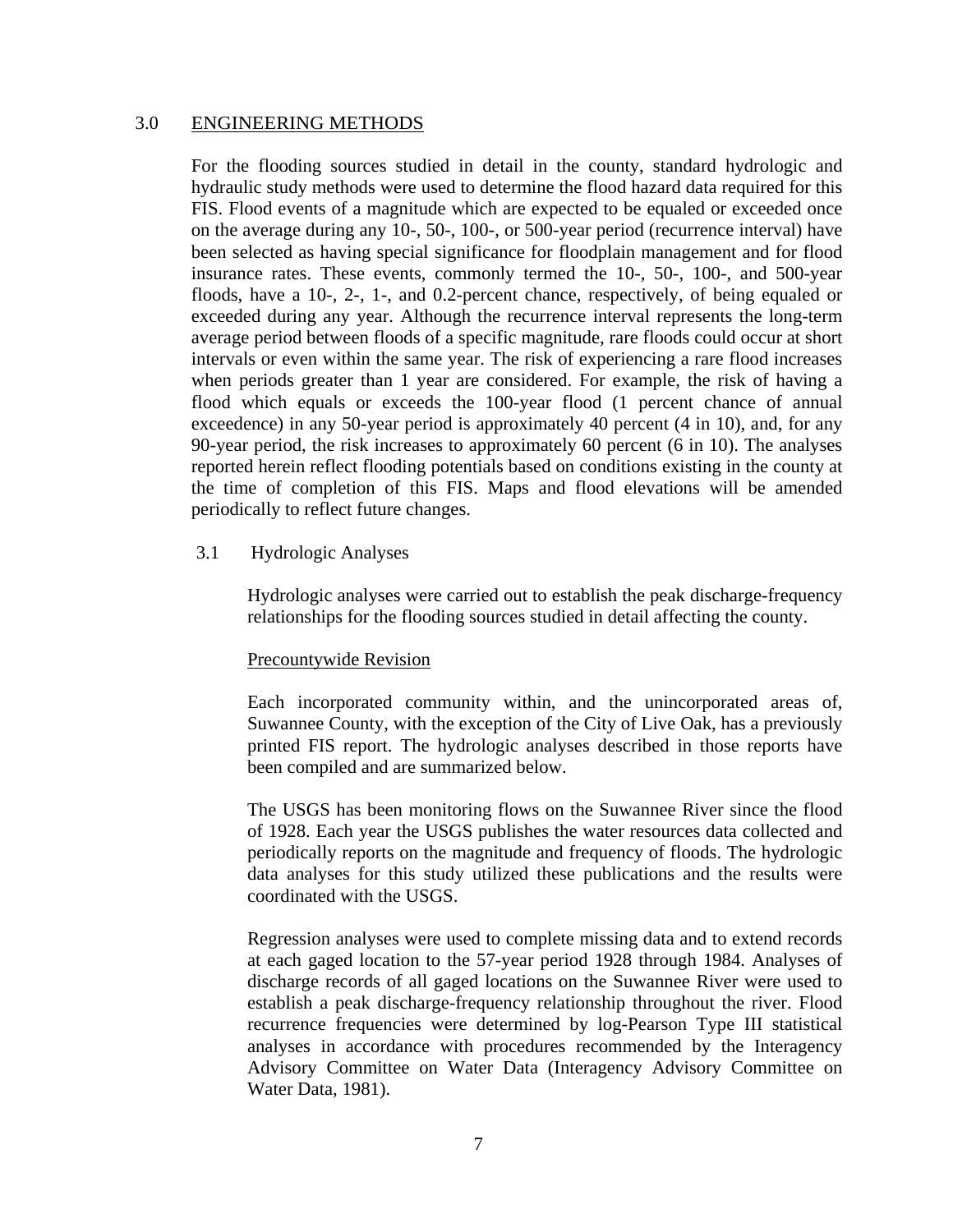Hydrology for the Suwannee County reach of the Santa Fe River was performed by standard engineering methods. Rainfall frequency was developed from the U.S. Weather Bureau Technical Paper No. 40 (U.S. Department of Commerce, 1963) and runoff losses were accounted for the U.S. Department of Agriculture, Soil Conservation Service (SCS) curve number techniques. A rainfall-runoff model was developed for the Santa Fe River using the SCS option in the HEC-1 computer program (USACE, 1973). Statistical data from five long-term discharge gages were used to calibrate a hydrologic runoff model.

#### September 28, 2007 Countywide Revision

Regression analyses were used to complete missing data and to extend records at each gaged location to the 77-year period 1928 through 2004. Analyses of discharge records of all gaged locations on the Suwannee River were used to establish a peak discharge-frequency relationship throughout the river. Flood recurrence frequencies were determined by log-Pearson Type III statistical analyses in accordance with procedures recommended by the Interagency Advisory Committee on Water Data (Interagency Advisory Committee on Water Data, 1981).

For the two closed basin areas, Streamline Technologies ICPR v.3 unsteady flow model was used to estimate flood discharges and elevations for a series of flood frequencies including the 10-, 2-, 1-, and 0.2-percent annual chance events.

Closed Basin Area 1 encompasses an area from west of  $113<sup>th</sup>$  Street to east of County Road 49 in Suwannee County. The total contributing drainage area for this basin is approximately 1.7 square miles of which approximately 15 percent is composed of urban land use and 85 percent of rural land uses such as upland forests and agriculture. Basin soils consist predominately of fine sands and sands.

Closed Basin Area 2 encompasses an area from west of  $99<sup>th</sup>$  Street to east of  $97<sup>th</sup>$  Street in Suwannee County. The total contributing drainage area for this basin is approximately 0.9 square miles of which approximately 8 percent is composed of urban land use and 92 percent of rural land uses such as upland forests and agriculture. Basin soils consist predominately of fine sands and sands.

The rainfall amounts for the 24-hour 10-, 2-, 1-, and 0.2-percent annual chance storm events were obtained from Appendix B of Drainage Manual (Florida Department of Transportation, 1997). A synthetic (Type II Florida Modified) rainfall time distribution was used to develop the ICPR models. Watershed boundaries were delineated using contours derived from the USGS digital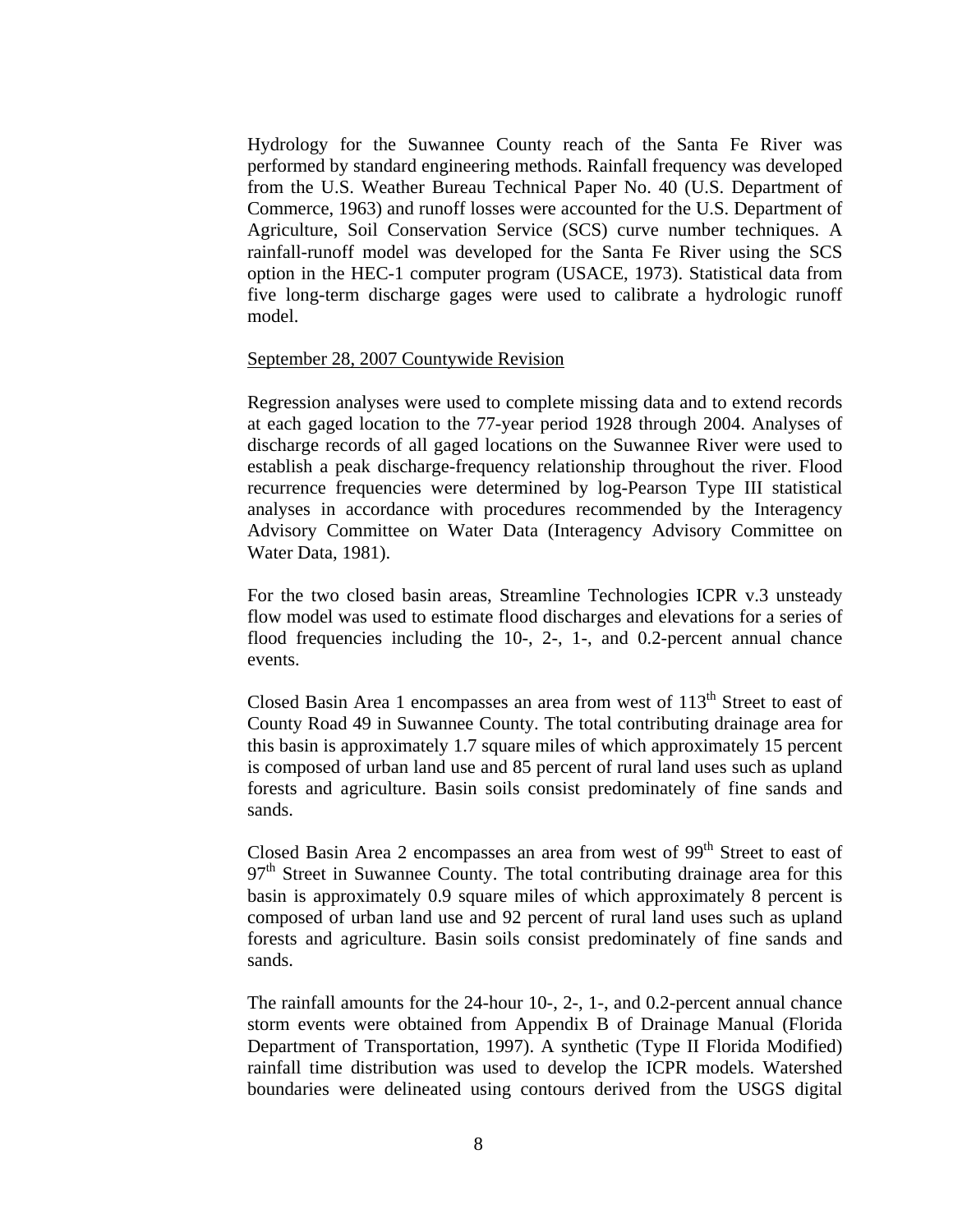elevation model (DEM) of the study area. The SCS Curve Number Method is used in this study to compute the direct runoff resulting from each of the analyzed frequencies. Basin time of concentration was determined using the procedures outlined in the NRCS TR-55 publication. The SCS Unit Hydrograph method is used to generate the hydrographs resulting from the analyzed storms. A unit hydrograph peak factor of 484 was selected.

A summary of the drainage area-peak discharge relationships for all the streams studied by detailed methods are shown in Table 2, "Summary of Discharges."

A summary of the drainage area-peak discharge relationships for all the streams studied by detailed methods are shown in Table 2, "Summary of Discharges."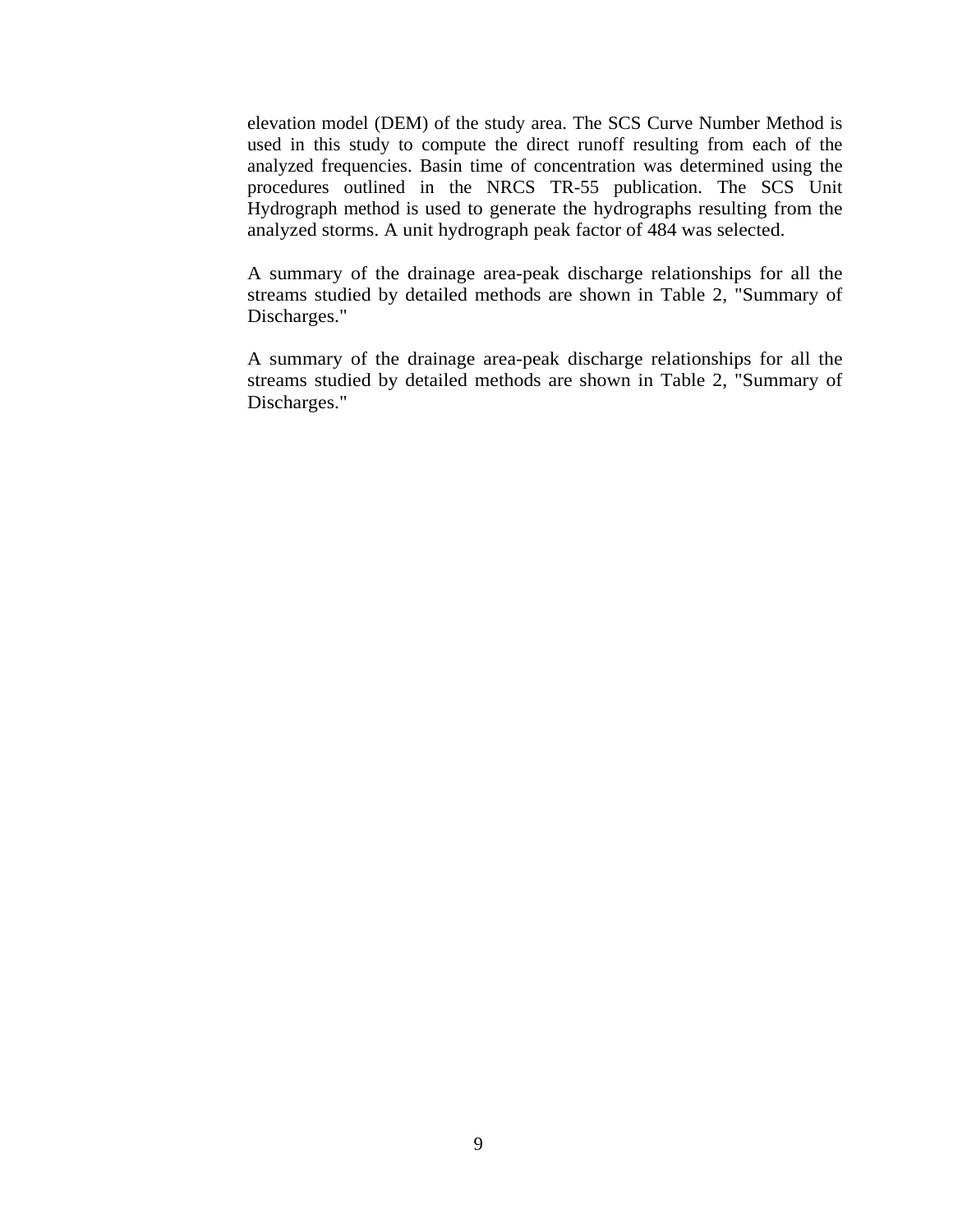#### TABLE 2 - SUMMARY OF DISCHARGES

|                                                                         | <b>DRAINAGE</b>                     |            |           | PEAK DISCHARGES (cfs) |             |
|-------------------------------------------------------------------------|-------------------------------------|------------|-----------|-----------------------|-------------|
| <b>FLOODING SOURCE</b><br><b>AND LOCATION</b>                           | <b>AREA</b><br>$(sq \text{ miles})$ | 10-PERCENT | 2-PERCENT | 1-PERCENT             | 0.2-PERCENT |
| <b>SUWANNEE RIVER</b>                                                   |                                     |            |           |                       |             |
| Just downstream of the                                                  |                                     |            |           |                       |             |
| confluence of the Sante Fe<br>River                                     | 9,200                               | 37,900     | 57,900    | 67,300                | 91,900      |
| Near Branford (USGS Gage<br>No. $02320500$ <sup>1</sup>                 | 7,880                               | 34,800     | 54,000    | 62,900                | 85,300      |
| Near Ellaville (USGS Gage<br>No. $02319500$ <sup>2</sup>                | 6,850                               | 41,000     | 65,300    | 76,500                | 104,000     |
| Just upstream of the<br>confluence of the<br><b>Withlacoochee River</b> | 4,610                               | 26,200     | 40,500    | 46,700                | 63,100      |
| Just downstream of the<br>confluence of the Alapaha<br>River            | 4,550                               | 27,500     | 42,700    | 49,500                | 63,900      |
| Just upstream of the<br>confluence of the Alapaha<br>River              | 2,660                               | 15,300     | 24,700    | 29,100                | 41,400      |
| Near White Springs (USGS<br>Gage No. 02315500) <sup>3</sup>             | 2,390                               | 16,700     | 28,000    | 33,600                | 49,100      |
| At Branford                                                             | 7,880                               | 34,800     | 54,000    | 62,900                | 85,300      |
| <b>SANTA FE RIVER</b>                                                   |                                     |            |           |                       |             |
| At mouth                                                                | 1,380                               | 8,457      | 13,409    | 16,359                | 22,200      |

<sup>1</sup>On north side of bridge for U.S. Routes 27 and 129 near east bank of the Suwannee River - records July 1931 to date.  ${}^{2}$ On south bank of the Suwannee River 900 feet east of U.S. Route 90 - records January 1927 to da <sup>3</sup>Near east bank on south side of U.S. Route 41 bridge - records February 1927 to date.

10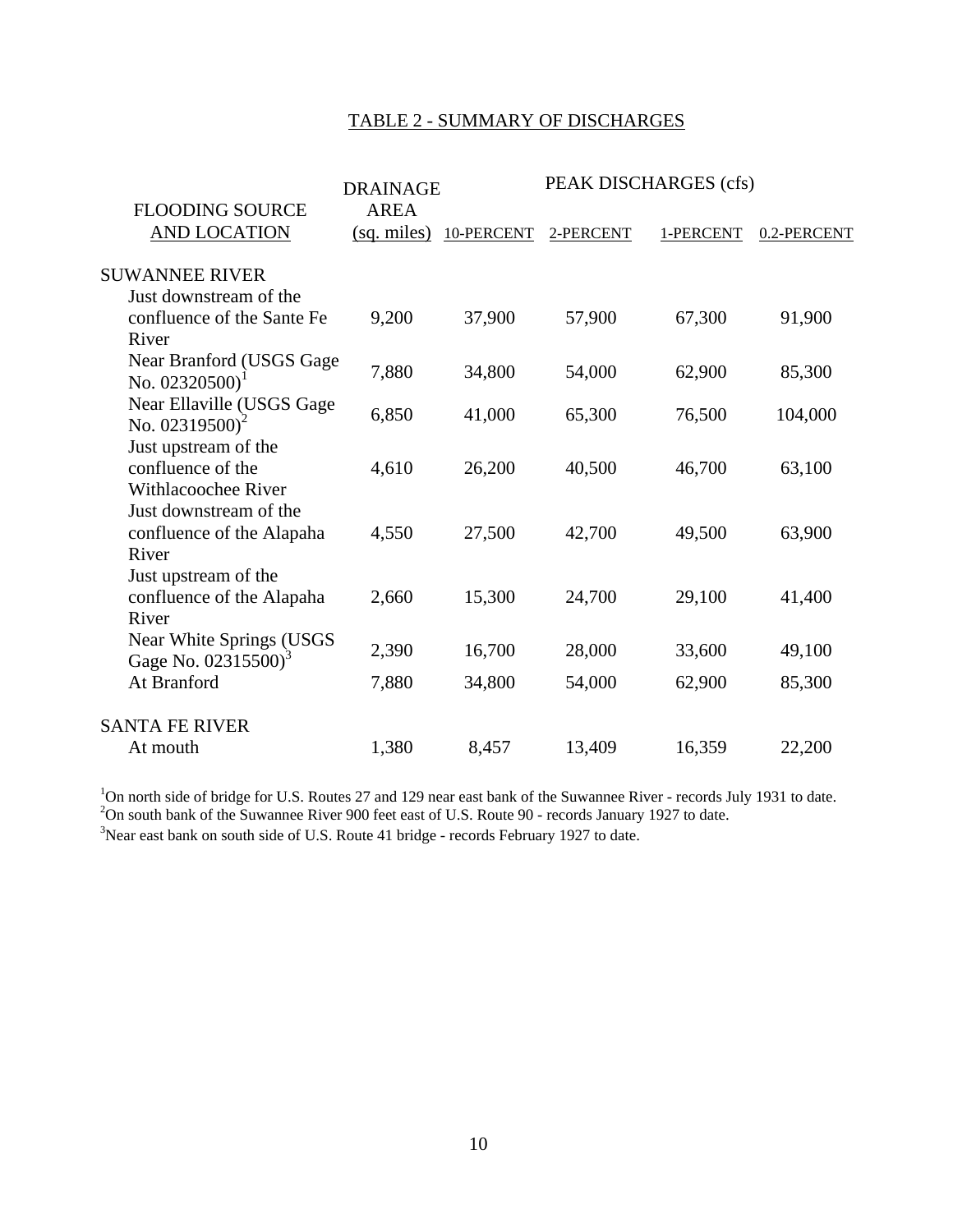The stillwater elevations have been determined for the 10-, 2-, 1-, and 0.2 percent annual chance floods for the flooding sources studied by detailed methods and are summarized in Table 3, "Summary of Stillwater Elevations."

#### Physical Map Revision, Effective April 16, 2013

For this revised analysis, AMEC and NFPS used models created for a LOMR application in 2000 by Hartman and Associates, Inc. (HAI) to model basins within the City of Live Oak. These models were reviewed for accuracy and adherence to FEMA guidelines and specifications and for application to current 2011 field conditions. The existing basins mapped by HAI were redelineated to total 65 basins.

For these 65 closed basin areas, Streamline Technologies ICPR v.3.1, Service Pack 7 was used to estimate flood discharges and elevations for the 1-percent annual chance event.

The rainfall amounts for the 24-hour 1-percent annual chance storm event were obtained from Appendix B of Drainage Manual (Florida Department of Transportation, 1997). A synthetic (SCS Type II Florida Modified) rainfall time distribution was used to develop the ICPR models. Watershed boundaries were delineated using contours derived from 2007 LiDAR and aerial imagery provided by FDOT collected in 2010. The SCS Curve Number Method is used in this study to compute the direct runoff resulting from each of the analyzed frequencies. Basin time of concentration was determined using the procedures outlined in the NRCS TR-55 publication. The SCS Unit Hydrograph method is used to generate the hydrographs resulting from the analyzed storms. A unit hydrograph peak factor of 484 was selected.

|                              |            |           | <b>ELEVATION</b> (feet NAVD) |             |
|------------------------------|------------|-----------|------------------------------|-------------|
| <b>FLOODING SOURCE</b>       | 10-PERCENT | 2-PERCENT | 1-PERCENT                    | 0.2-PERCENT |
| <b>CLOSED BASIN AREA IA</b>  | 88.8       | 89.9      | 91.0                         | 93.0        |
| <b>CLOSED BASIN AREA 1B</b>  | 99.6       | 100.1     | 100.1                        | 100.3       |
| CLOSED BASIN AREA 1C         | 87.1       | 90.0      | 91.0                         | 93.0        |
| CLOSED BASIN AREA 1D         | 114.6      | 115.0     | 115.1                        | 115.2       |
| <b>CLOSED BASIN AREA 1E</b>  | 125.1      | 125.4     | 125.4                        | 125.6       |
| <b>CLOSED BASIN AREA 1F</b>  | 103.4      | 103.6     | 103.6                        | 103.7       |
| CLOSED BASIN AREA 2A         | 99.4       | 99.4      | 99.4                         | 99.5        |
| <b>CLOSED BASIN AREA 2B</b>  | 98.0       | 98.2      | 98.4                         | 98.5        |
| CLOSED BASIN AREA 2C         | 90.5       | 92.5      | 93.2                         | 95.0        |
| CLOSED BASIN AREA 2D         | 91.0       | 92.5      | 93.1                         | 94.3        |
| <b>CLOSED BASIN AREA 2E</b>  | 102.9      | 103.5     | 103.8                        | 104.2       |
| <b>CLOSED BASIN AREA A1A</b> | n/a        | n/a       | 96.2                         | n/a         |

#### TABLE 3 - SUMMARY OF STILLWATER ELEVATIONS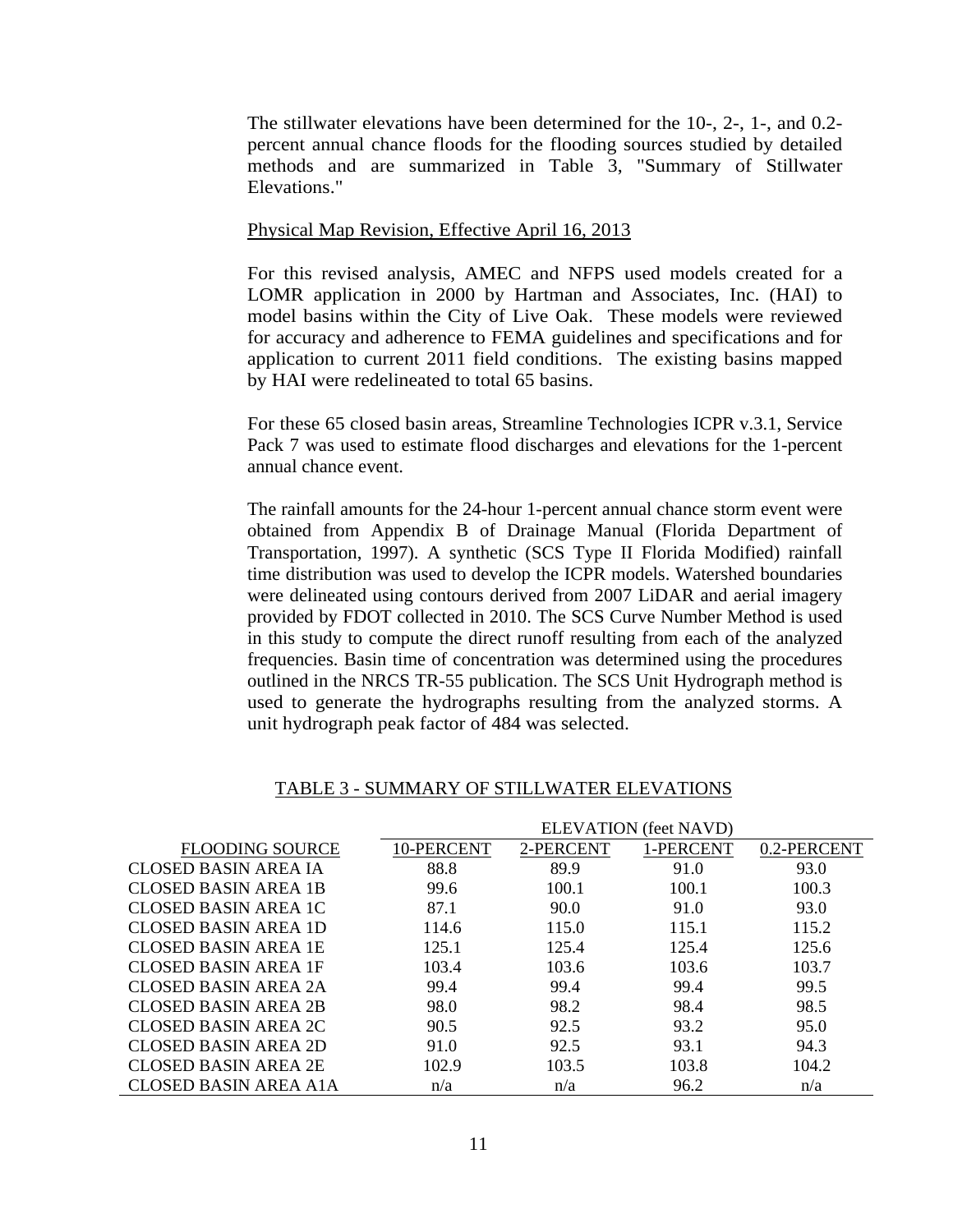## TABLE 3 - SUMMARY OF STILLWATER ELEVATIONS

|                                                              |            |           | <b>ELEVATION</b> (feet NAVD) |             |
|--------------------------------------------------------------|------------|-----------|------------------------------|-------------|
| <b>FLOODING SOURCE</b>                                       | 10-PERCENT | 2-PERCENT | 1-PERCENT                    | 0.2-PERCENT |
| <b>CLOSED BASIN AREA A1B1</b>                                | n/a        | n/a       | 96.0                         | n/a         |
| <b>CLOSED BASIN AREA A1B2</b>                                | n/a        | n/a       | 96.0                         | n/a         |
| <b>CLOSED BASIN AREA A1B3</b>                                | n/a        | n/a       | 100.2                        | n/a         |
| <b>CLOSED BASIN AREA A1C</b>                                 | n/a        | n/a       | 99.4                         | n/a         |
| <b>CLOSED BASIN AREA A1D</b>                                 | n/a        | n/a       | 100.9                        | n/a         |
| <b>CLOSED BASIN AREA A1E1</b>                                | n/a        | n/a       | 100.6                        | n/a         |
| <b>CLOSED BASIN AREA A1E2</b>                                | n/a        | n/a       | 99.2                         | n/a         |
| <b>CLOSED BASIN AREA A5A</b>                                 | n/a        | n/a       | 104.0                        | n/a         |
| <b>CLOSED BASIN AREA A5B</b>                                 | n/a        | n/a       | 97.2                         | n/a         |
| <b>CLOSED BASIN AREA B1A1</b>                                | n/a        | n/a       | 101.6                        | n/a         |
| <b>CLOSED BASIN AREA B1A2</b>                                | n/a        | n/a       | 100.8                        | n/a         |
| <b>CLOSED BASIN AREA B1B</b>                                 | n/a        | n/a       | 97.1                         | n/a         |
| <b>CLOSED BASIN AREA B2</b>                                  | n/a        | n/a       | 99.6                         | n/a         |
| <b>CLOSED BASIN AREA B3</b>                                  | n/a        | n/a       | 106.0                        | n/a         |
| <b>CLOSED BASIN AREA C1</b>                                  | n/a        | n/a       | 87.0                         | n/a         |
| <b>CLOSED BASIN AREA C2</b>                                  | n/a        | n/a       | 100.8                        | n/a         |
| <b>CLOSED BASIN AREA C3A</b>                                 | n/a        | n/a       | 95.3                         | n/a         |
| <b>CLOSED BASIN AREA C3B</b>                                 | n/a        | n/a       | 100.0                        | n/a         |
| <b>CLOSED BASIN AREA C3C</b>                                 | n/a        | n/a       | 100.9                        | n/a         |
| <b>CLOSED BASIN AREA C3D</b>                                 | n/a        | n/a       | 95.5                         | n/a         |
| <b>CLOSED BASIN AREA D1A</b>                                 | n/a        | n/a       | 105.2                        | n/a         |
| <b>CLOSED BASIN AREA D1B</b>                                 | n/a        | n/a       | 108.6                        | n/a         |
| <b>CLOSED BASIN AREA D1C</b>                                 | n/a        | n/a       | 105.2                        | n/a         |
| <b>CLOSED BASIN AREA D1D</b>                                 | n/a        | n/a       | 105.3                        | n/a         |
| <b>CLOSED BASIN AREA D1E1</b>                                | n/a        | n/a       | 105.9                        | n/a         |
| <b>CLOSED BASIN AREA D1E2</b>                                | n/a        | n/a       | 105.7                        | n/a         |
| <b>CLOSED BASIN AREA D1F1</b>                                | n/a        | n/a       | 107.1                        | n/a         |
| <b>CLOSED BASIN AREA D1F2</b>                                | n/a        | n/a       | 112.4                        | n/a         |
| <b>CLOSED BASIN AREA D2</b>                                  | n/a        | n/a       | 102.9                        | n/a         |
| <b>CLOSED BASIN AREA D3</b>                                  | n/a        | n/a       | 113.2                        | n/a         |
| <b>CLOSED BASIN AREA E</b>                                   | n/a        | n/a       | 99.7                         | n/a         |
| <b>CLOSED BASIN AREA F1</b>                                  | n/a        | n/a       | 107.1                        | n/a         |
| <b>CLOSED BASIN AREA F2</b>                                  | n/a        | n/a       | 61.0                         | n/a         |
| <b>CLOSED BASIN AREA G1</b>                                  | n/a        | n/a       | 101.2                        | n/a         |
| <b>CLOSED BASIN AREA G2A1</b>                                | n/a        | n/a       | 100.6                        | n/a         |
| <b>CLOSED BASIN AREA G2A2</b>                                | n/a        | n/a       | 99.6                         | n/a         |
| <b>CLOSED BASIN AREA G2B</b>                                 | n/a        | n/a       | 95.4                         | n/a         |
| <b>CLOSED BASIN AREA G3</b>                                  | n/a        | n/a       | 95.4                         | n/a         |
|                                                              |            |           | 90.5                         |             |
| <b>CLOSED BASIN AREA G4A</b><br><b>CLOSED BASIN AREA G4B</b> | n/a        | n/a       | 99.1                         | n/a         |
| <b>CLOSED BASIN AREA G5</b>                                  | n/a        | n/a       |                              | n/a         |
|                                                              | n/a        | n/a       | 93.8                         | n/a         |
| <b>CLOSED BASIN AREA G6A</b>                                 | n/a        | n/a       | 95.9                         | n/a         |
| <b>CLOSED BASIN AREA G6B</b>                                 | n/a        | n/a       | 98.3                         | n/a         |
| <b>CLOSED BASIN AREA G7A</b>                                 | n/a        | n/a       | 99.1                         | n/a         |
| <b>CLOSED BASIN AREA G7B</b>                                 | n/a        | n/a       | 103.2                        | n/a         |
| <b>CLOSED BASIN AREA G9A2</b>                                | n/a        | n/a       | 97.8                         | n/a         |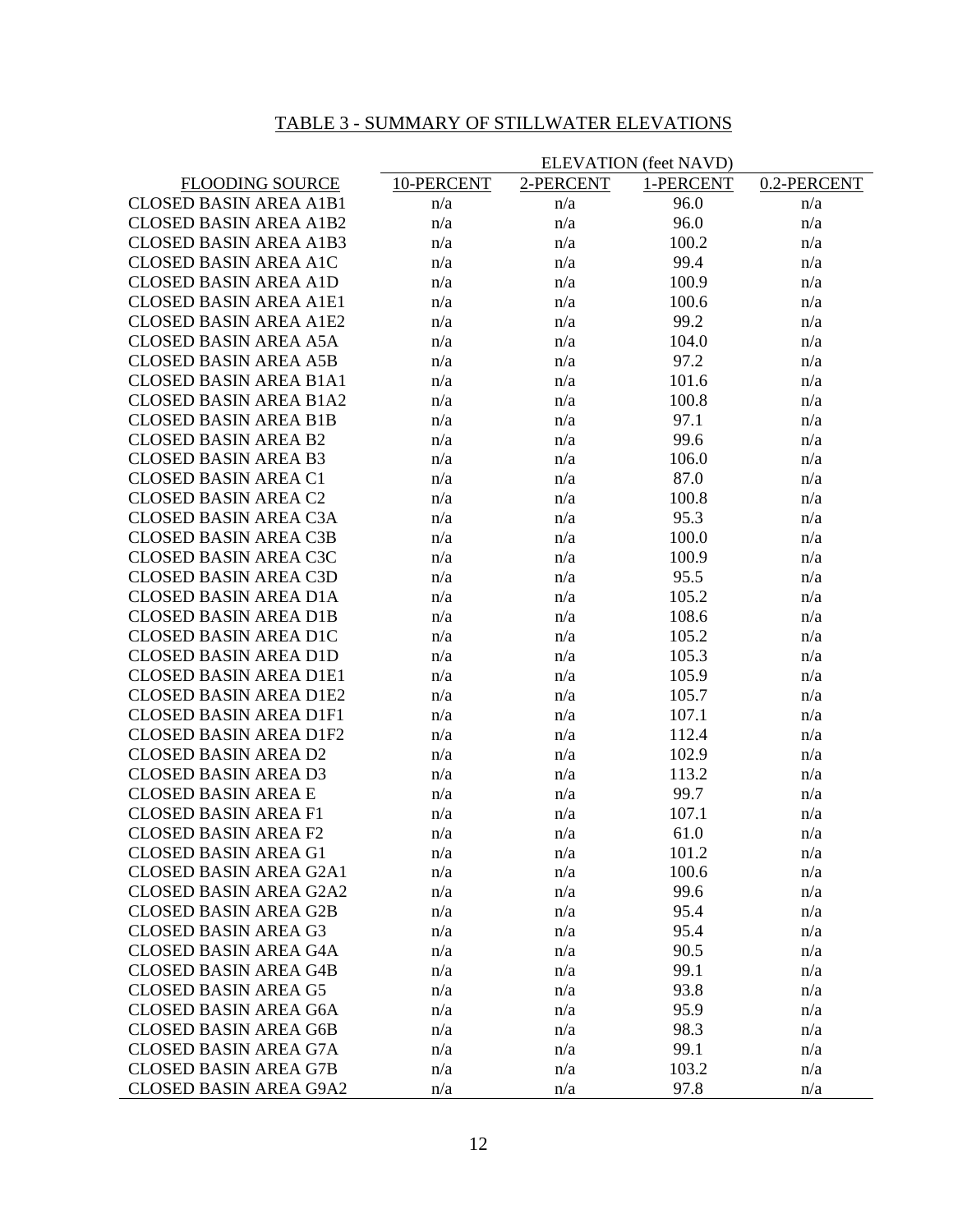#### TABLE 3 - SUMMARY OF STILLWATER ELEVATIONS

|                               |            |           | <b>ELEVATION</b> (feet NAVD) |             |
|-------------------------------|------------|-----------|------------------------------|-------------|
| <b>FLOODING SOURCE</b>        | 10-PERCENT | 2-PERCENT | 1-PERCENT                    | 0.2-PERCENT |
| <b>CLOSED BASIN AREA G9B1</b> | n/a        | n/a       | 100.6                        | n/a         |
| CLOSED BASIN AREA G9B2        | n/a        | n/a       | 108.3                        | n/a         |
| CLOSED BASIN AREA H1          | n/a        | n/a       | 106.4                        | n/a         |
| <b>CLOSED BASIN AREA H2</b>   | n/a        | n/a       | 105.4                        | n/a         |
| CLOSED BASIN AREA I1          | n/a        | n/a       | 98.3                         | n/a         |
| CLOSED BASIN AREA I10         | n/a        | n/a       | 100.1                        | n/a         |
| <b>CLOSED BASIN AREA I2</b>   | n/a        | n/a       | 91.0                         | n/a         |
| CLOSED BASIN AREA I3A         | n/a        | n/a       | 98.8                         | n/a         |
| <b>CLOSED BASIN AREA I3B</b>  | n/a        | n/a       | 95.9                         | n/a         |
| CLOSED BASIN AREA I4A1        | n/a        | n/a       | 95.6                         | n/a         |
| CLOSED BASIN AREA I4A2        | n/a        | n/a       | 94.8                         | n/a         |
| <b>CLOSED BASIN AREA I5A</b>  | n/a        | n/a       | 96.4                         | n/a         |
| <b>CLOSED BASIN AREA I5B</b>  | n/a        | n/a       | 96.5                         | n/a         |
| <b>CLOSED BASIN AREA I6</b>   | n/a        | n/a       | 96.6                         | n/a         |
| CLOSED BASIN AREA I7          | n/a        | n/a       | 86.2                         | n/a         |
| <b>CLOSED BASIN AREA I8</b>   | n/a        | n/a       | 96.0                         | n/a         |
| CLOSED BASIN AREA I9          | n/a        | n/a       | 96.9                         | n/a         |
| CLOSED BASIN AREA K2          | n/a        | n/a       | 103.0                        | n/a         |

#### 3.2 Hydraulic Analyses

Analyses of the hydraulic characteristics of flooding from the source studied were carried out to provide estimates of the elevations of floods of the selected recurrence intervals. Users should be aware that flood elevations shown on the FIRM represent rounded whole-foot elevations and may not exactly reflect the elevations shown on the Flood Profiles or in the Floodway Data tables in the FIS report. For construction and/or floodplain management purposes, users are encouraged to use the flood elevation data presented in this FIS in conjunction with the data shown on the FIRM.

Cross sections were determined from topographic maps and field surveys. All bridges, dams, and culverts were field surveyed to obtain elevation data and structural geometry. All topographic mapping used to determine cross sections is referenced in Section 4.1.

Locations of selected cross sections used in the hydraulic analyses are shown on the Flood Profiles (Exhibit 1). For stream segments for which a floodway was computed (Section 4.2), selected cross section locations are also shown on the FIRM (Exhibit 2).

The hydraulic analyses for this FIS were based on unobstructed flow. The flood elevations shown on the profiles are thus considered valid only if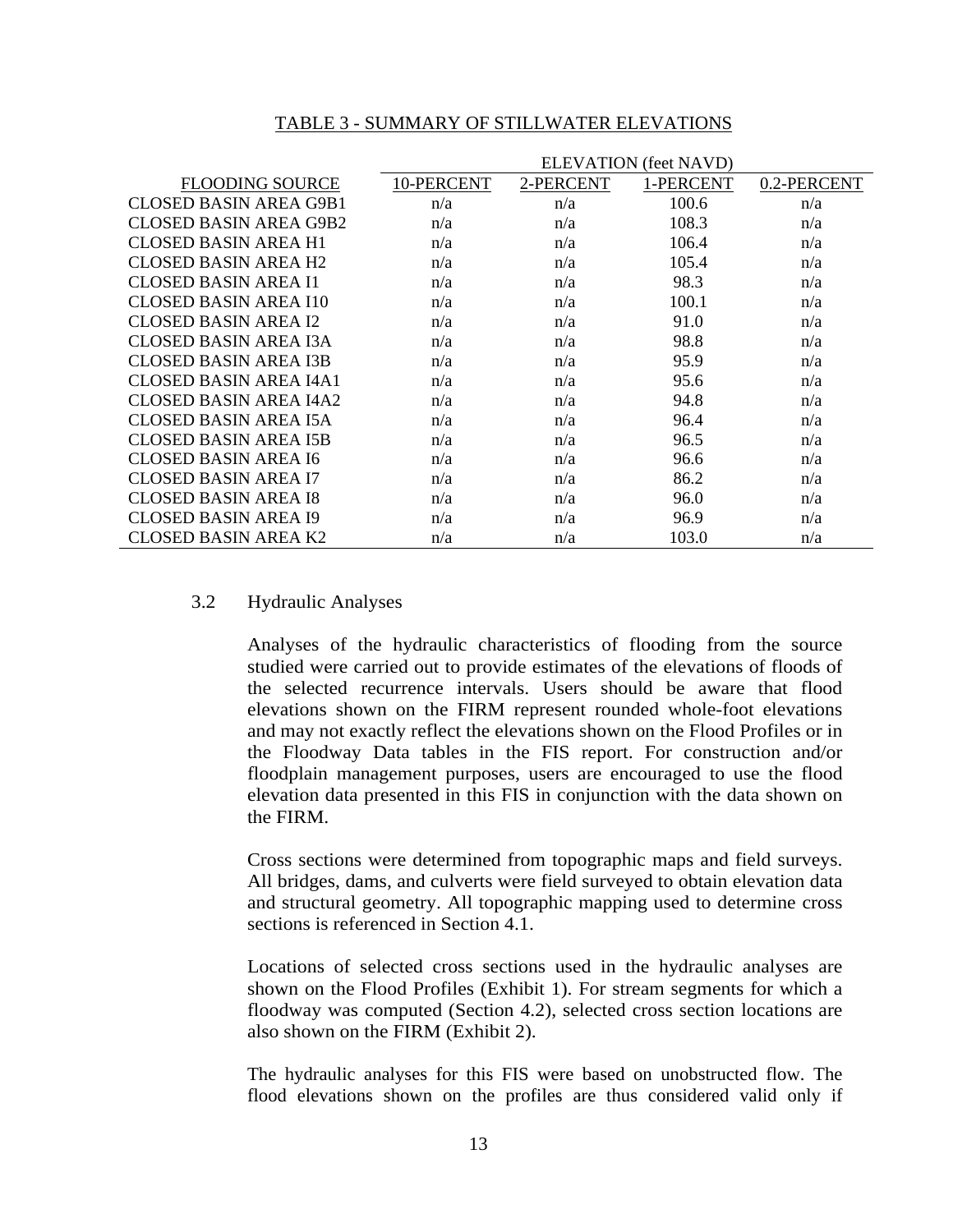hydraulic structures remain unobstructed, operate properly, and do not fail.

#### Precountywide Analyses

Each incorporated community within, and the unincorporated areas of, Suwannee County, with the exceptions of the City of Live Oak has a previously printed FIS report. The hydraulic analyses described in those reports have been compiled and are summarized below.

Cross-section data were obtained by aerial survey methods from photography flown for the floodplain areas and by field measurements for the main channel and immediate overbanks (USACE, 1982). All bridges were field surveyed to obtain elevation data and structural geometry. Cross sections were located at close intervals upstream and downstream of bridges in order to compute hydraulic effects of these structures.

Water-surface elevations of floods of the selected recurrence intervals were computed through use of the USACE HEC-2 step-backwater computer program (USACE, 1976). Roughness coefficients (Manning's "n") used in the hydraulic computation were determined by analyzing known flood events in the Suwannee County reach of the Suwannee River.

Analysis of known flood events resulted in the development of two separate computational models to determine water-surface levels for the selected recurrence intervals. The only difference between these models is in the designation of the overbank roughness coefficients. Within the Suwannee County reach of the river, the overbank area has sandy soils and low relief with considerable vegetation. In addition, limestone formations are located near the surface of the ground. There are numerous depressions and sinkholes that affect the flow characteristics in the overbank. One computational model was used for floods on the 10- to 100-year recurrence interval. Flood events within this range were greatly influenced by the overbank depressions. Various flood magnitudes and depression sizes and locations create conditions where floodwaters enter, but do not necessarily exit these depressions as surface flow. Therefore, the overbank depressions provide storage but the conveyance is restricted. Roughness coefficients for this model ranged from 0.035 to 0.060 for the main channel and 0.20 to 0.48 for the overbank. The second computational model was used for the 500-year flood only. At this level of flooding, the effects of the overbank depression were less significant and a constant roughness coefficient of 0.20 was used. Observed data from the 1948 flood, which is the greatest flood of record and exceeds the 100-year recurrence interval, were used to verify the 0.20 roughness coefficient. Calibration and verification of both computational models were based on the ability of the model to reproduce the known flood elevation with an accuracy of 0.5 foot.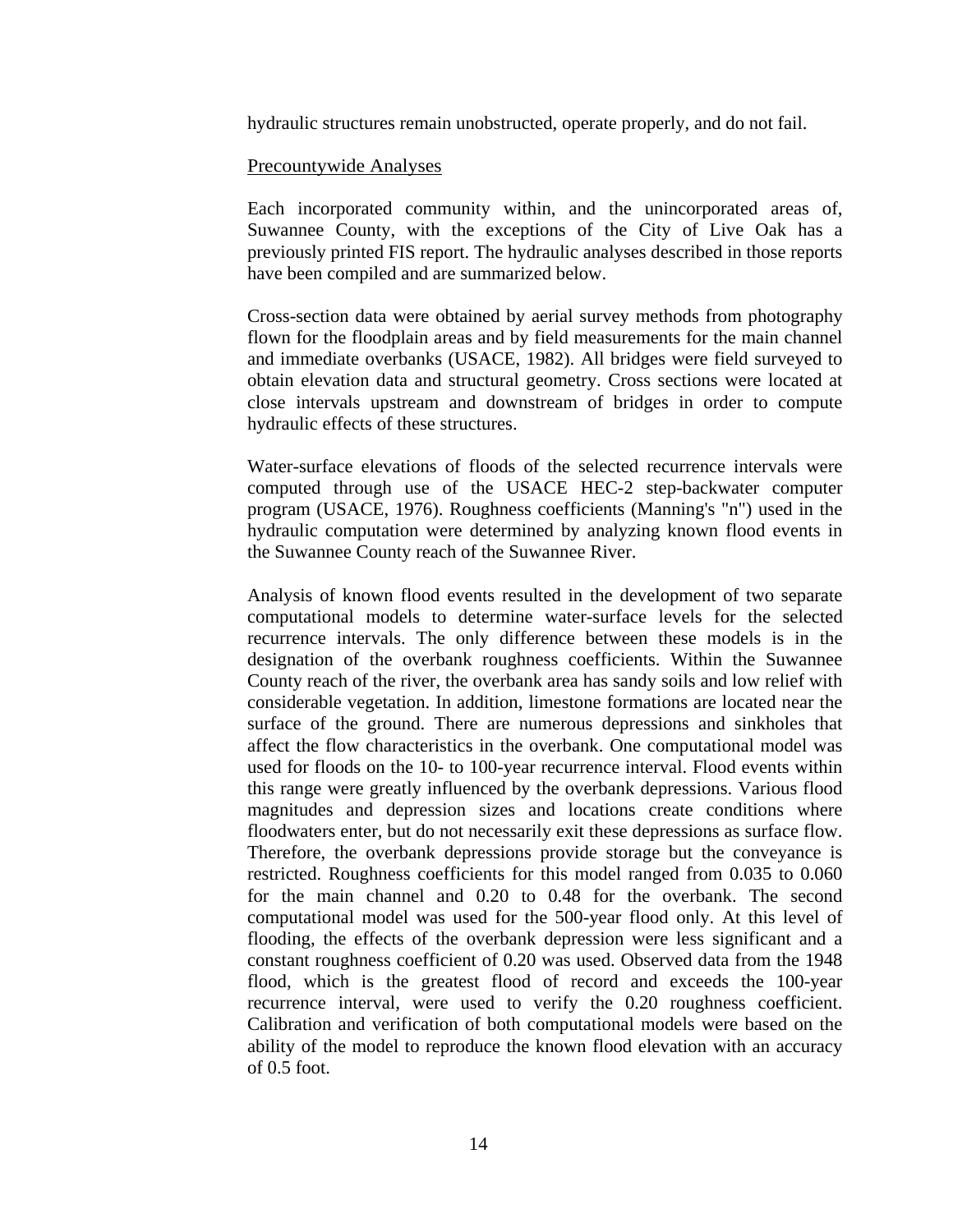Roughness coefficients used in the hydraulic computation for the Santa Fe River were 0.045 for the main channel and 0.280 for the overbank. Calibration of the computational model was based on the reproduction of the 1964 flood profile, and the verification was based on the reproduction of the 1948 flood profile.

Starting water-surface elevations for the Suwannee County reach of the Suwannee River were based on the slope-area method. The starting watersurface elevations for the Santa Fe River were obtained from the flood elevations of the Suwannee River at its confluence with the Santa Fe River.

#### September 28, 2007 Countywide Study

The Suwannee River HEC-2 step-backwater model was converted to HEC-RAS by the Suwannee River Water Management District (SRWMD).

For this revised analysis, the SRWMD HEC-RAS files incorporated new field survey at eight road bridge crossings and the HEC-RAS files were upgraded to version 3.1.3 (USACE, 2005). Field survey was conducted by Southeastern Surveying, Inc.

The new bridge surveys were conducted to verify the structure geometry and update the adjacent cross sections for any physical changes that have occurred since the effective study. The setup of the bridges in the model was also updated to conform with the recommended bridge modeling approaches presented in the HEC-RAS Users Manual (USACE, 2002).

All of the above field surveys were established with vertical control in the North American Vertical Datum of 1988 (NAVD 88). Also all of the NGVD 1929 elevation data in the input HEC-RAS files from the SRWMD were converted to NAVD 88. Therefore, the input and output of the revised HEC-RAS files now reflect elevations in NAVD 88.

For the two closed basin areas, Streamline Technologies ICPR v.3 unsteady flow model was used to estimate flood levels. The development of the model schematic was performed using ArcGIS. Various sources were utilized in developing the schematic including GIS shapefiles of the transportation network, ortho-aerial photography of Suwannee County, DEM of Suwannee County and contours derived from the DEM. An ArcGIS automated subroutine was used to determine the stage-area relationships for each subbasin. Overtopping weirs are used in ICPR to transfer water between the storage areas. The cross sections for the overtopping weirs were derived using the DEM for Suwannee County. Starting water surface elevations for each subbasin were determined from the DEM. An ICPR model for each of the study areas was developed based on the information described above.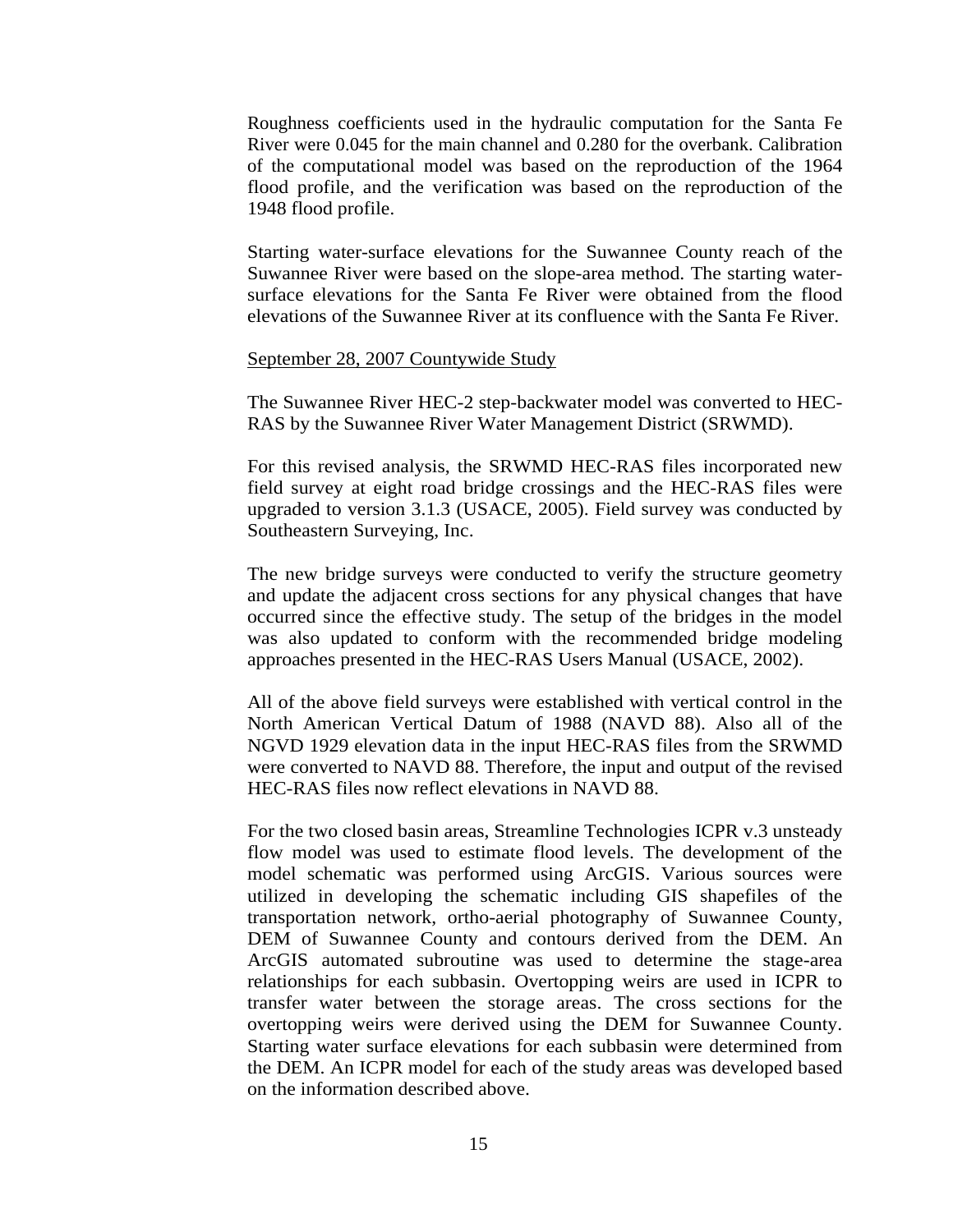#### Physical Map Revision, Effective April 16, 2013

For the 65 closed basin areas studied as part of this revision, Streamline Technologies ICPR v.3.1, Service Pack 7 was used to estimate flood levels. The development of the model schematic was performed using ArcGIS. Various sources were utilized in developing the schematic including GIS shapefiles of the transportation network, ortho-aerial photography of Suwannee County, DEM of Suwannee County and contours derived from the DEM.

The stage-area relationships for each closed basin were created using contours derived from 2007 LiDAR and aerial imagery provided by FDOT. Starting water surface elevations for each basin were determined from the 2007 LiDAR. Basin connectivity was also revised using new topography information and field investigation. The presence of drainage wells and natural sinkholes were also considerations while modeling these basins. An ICPR model for each of the study areas was developed based on the information described above.

#### 3.3 Vertical Datum

All FISs and FIRMs are referenced to a specific vertical datum. The vertical datum provides a starting point against which flood, ground, and structure elevations can be referenced and compared. Until recently, the standard vertical datum in use for newly created or revised FISs and FIRMs was the National Geodetic Vertical Datum of 1929 (NGVD 29). With the finalization of the North American Vertical Datum of 1988 (NAVD 88), many FIS reports and FIRMs are being prepared using NAVD 88 as the referenced vertical datum.

All flood elevations shown in this FIS report and on the FIRM are referenced to NAVD 88. Structure and ground elevations in the community must, therefore, be referenced to NAVD 88. It is important to note that adjacent communities may be referenced to NGVD 29. This may result in differences in base flood elevations across the corporate limits between the communities.

Prior versions of the FIS report and FIRM were referenced to NGVD 29. When a datum conversion is effected for an FIS report and FIRM, the Flood Profiles, base flood elevations (BFEs) and ERMs reflect the new datum values. To compare structure and ground elevations to 1% annual chance flood elevations shown in the FIS and on the FIRM, the subject structure and ground elevations must be referenced to the new datum values.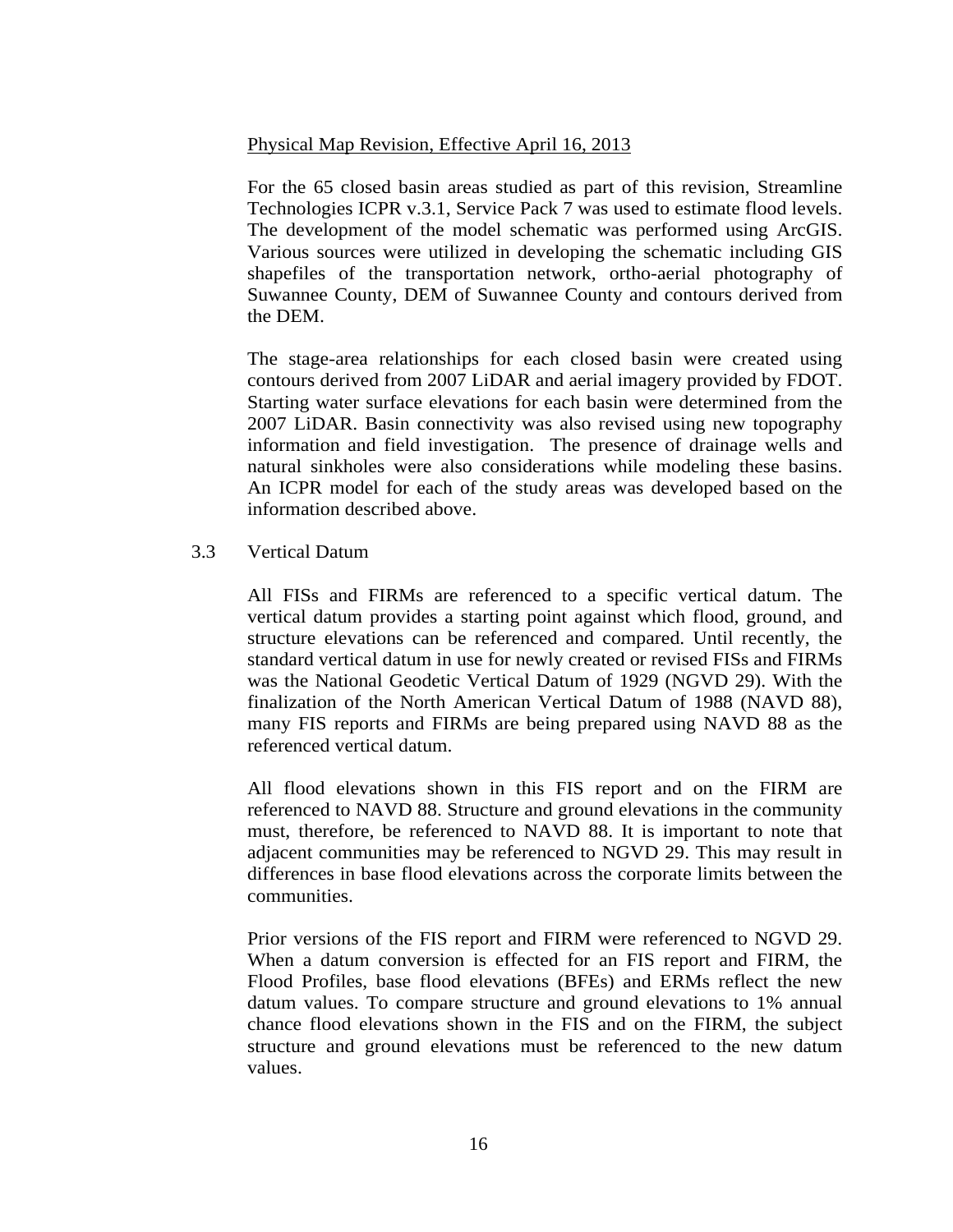As noted above, the elevations shown in the FIS report and on the FIRM for Suwannee County are referenced to NAVD 88. Ground, structure, and flood elevations may be compared and/or referenced to NGVD 29 by applying a standard conversion factor. The conversion factor from NGVD 29 to NAVD 88 is -0.72 feet. The BFEs shown on the FIRM represent whole-foot rounded values. For example, a BFE of 102.4 will appear as 102 on the FIRM and 102.6 will appear as 103. Therefore, users that wish to convert the elevations in this FIS to NGVD 29 should apply the stated conversion factor(s) to elevations shown on the Flood Profiles and supporting data tables in the FIS report, which are shown at a minimum to the nearest 0.1 foot.

For more information on NAVD 88, see Converting the National Flood Insurance Program to the North American Vertical Datum of 1988, FEMA Publication FIA20/June 1992, or contact the Spatial Reference System Division, National Geodetic Survey, NOAA, Silver Spring Metro Center, 1315 East-West Highway, Silver Spring, Maryland 20910 (Internet address http://www.ngs.noaa.gov).

#### 4.0 FLOODPLAIN MANAGEMENT APPLICATIONS

The NFIP encourages State and local governments to adopt sound floodplain management programs. Therefore, each FIS provides 1-percent-annual-chance flood elevations and delineations of the 1- and 0.2-percent-annual-chance floodplain boundaries and 1-percent-annual-chance floodway to assist communities in developing floodplain management measures. This information is presented on the FIRM and in many components of the FIS, including Flood Profiles, Floodway Data tables, and Summary of Stillwater Elevation tables. Users should reference the data presented in the FIS as well as additional information that may be available at the local community map repository before making flood elevation and/or floodplain boundary determinations.

4.1 Floodplain Boundaries

To provide a national standard without regional discrimination, the 1-percent annual chance flood has been adopted by FEMA as the base flood for floodplain management purposes. The 0.2-percent annual chance flood is employed to indicate additional areas of flood risk in the community. For the streams studied in detail, the 1- and 0.2-percent annual chance floodplains have been delineated using the flood elevations determined at each cross section. Between cross sections, the boundaries were interpolated using topographic maps at a scale of 1:2,000 with a contour interval of 5 to 10 feet (USGS, 1968, et cetera). Floodplain boundaries for closed basin areas within the City of Live Oak were delineated using Light Detection and Ranging (LiDAR) derived topography, collected in 2007.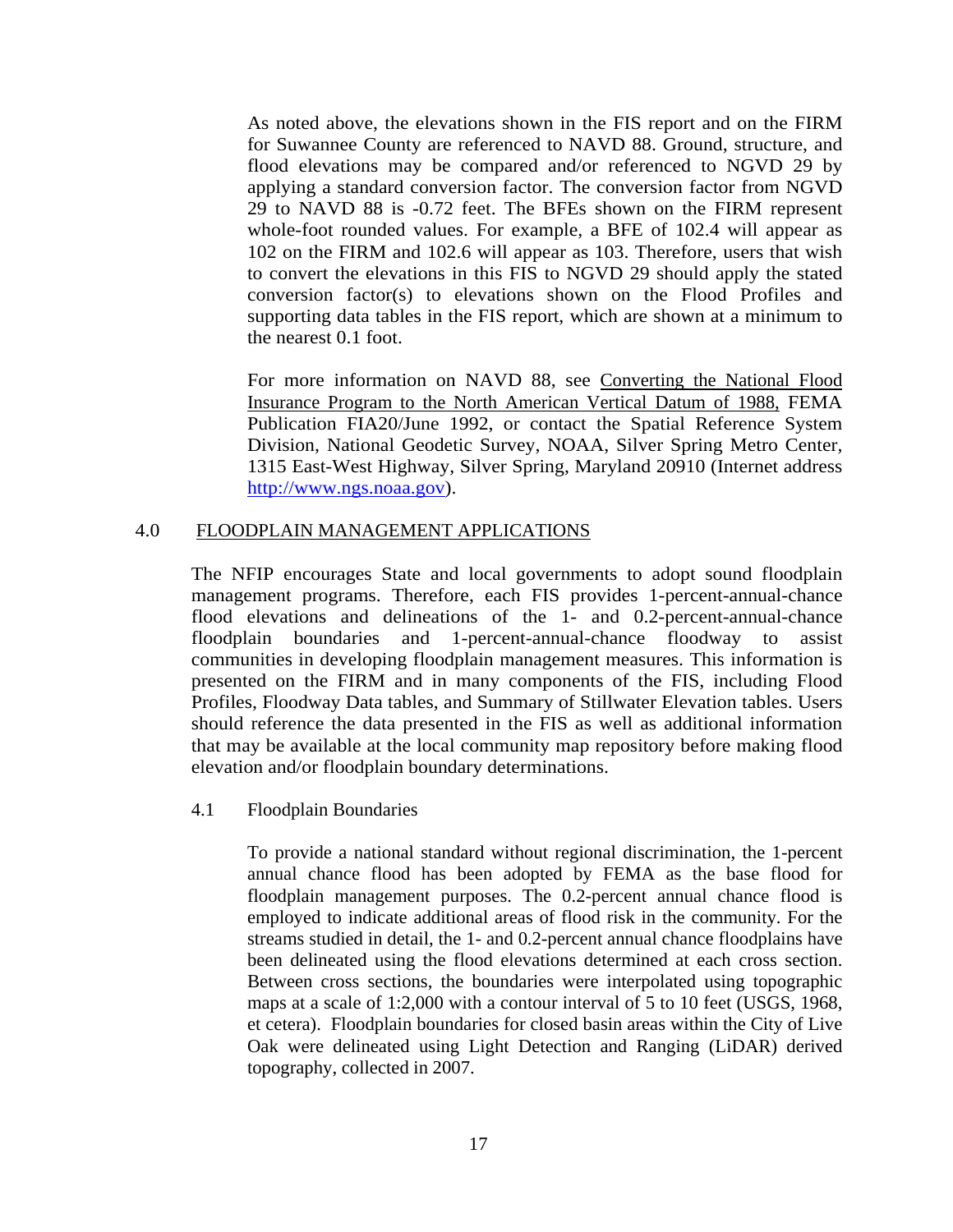The 1- and 0.2-percent annual chance floodplain boundaries are shown on the FIRM (Exhibit 2). On this map, the 1-percent-annual-chance floodplain boundary corresponds to the boundary of the areas of special flood hazards (Zones A and AE), and the 0.2-percent-annual-chance floodplain boundary corresponds to the boundary of areas of moderate flood hazards. In cases where the 1- and 0.2-percent- annual-chance floodplain boundaries are close together, only the 1-percent- annual- chance floodplain boundary has been shown. Small areas within the floodplain boundaries may lie above the flood elevations but cannot be shown due to limitations of the map scale and/or lack of detailed topographic data.

#### 4.2 Floodways

Encroachment on floodplains, such as structures and fill, reduces floodcarrying capacity, increases flood heights and velocities, and increases flood hazards in areas beyond the encroachment itself. One aspect of floodplain management involves balancing the economic gain from floodplain development against the resulting increase in flood hazard. For purposes of the NFIP, a floodway is used as a tool to assist local communities in this aspect of floodplain management. Under this concept, the area of the 1-percent annual chance floodplain is divided into a floodway and a floodway fringe. The floodway is the channel of a stream, plus any adjacent floodplain areas, that must be kept free of encroachment so that the 1-percent-annual-chance flood can be carried without substantial increases in flood heights. Minimum Federal standards limit such increases to 1.0 foot, provided that hazardous velocities are not produced. The floodways in this study are presented to local agencies as a minimum standard that can be adopted directly or that can be used as a basis for additional floodway studies.

The floodway presented in this FIS report and on the FIRM were computed for certain stream segments on the basis of equal conveyance reduction from each side of the floodplain. Floodway widths were computed at cross sections. Between cross sections, the floodway boundaries were interpolated. The results of the floodway computations are tabulated for selected cross sections (Table 5). The computed floodways are shown on the FIRM (Exhibit 2). In cases where the floodway and 1-percent-annual-chance floodplain boundaries are either close together or collinear, only the floodway boundary is shown. Portions of the floodways for both the Suwannee River and Santa Fe River extend beyond the county boundary.

The area between the floodway and 1-percent-annual-chance floodplain boundaries is termed the floodway fringe. The floodway fringe encompasses the portion of the floodplain that could be completely obstructed without increasing the water-surface elevation of the 1-percent-annual-chance flood more than 1.0 foot at any point. Typical relationships between the floodway and the floodway fringe and their significance to floodplain development are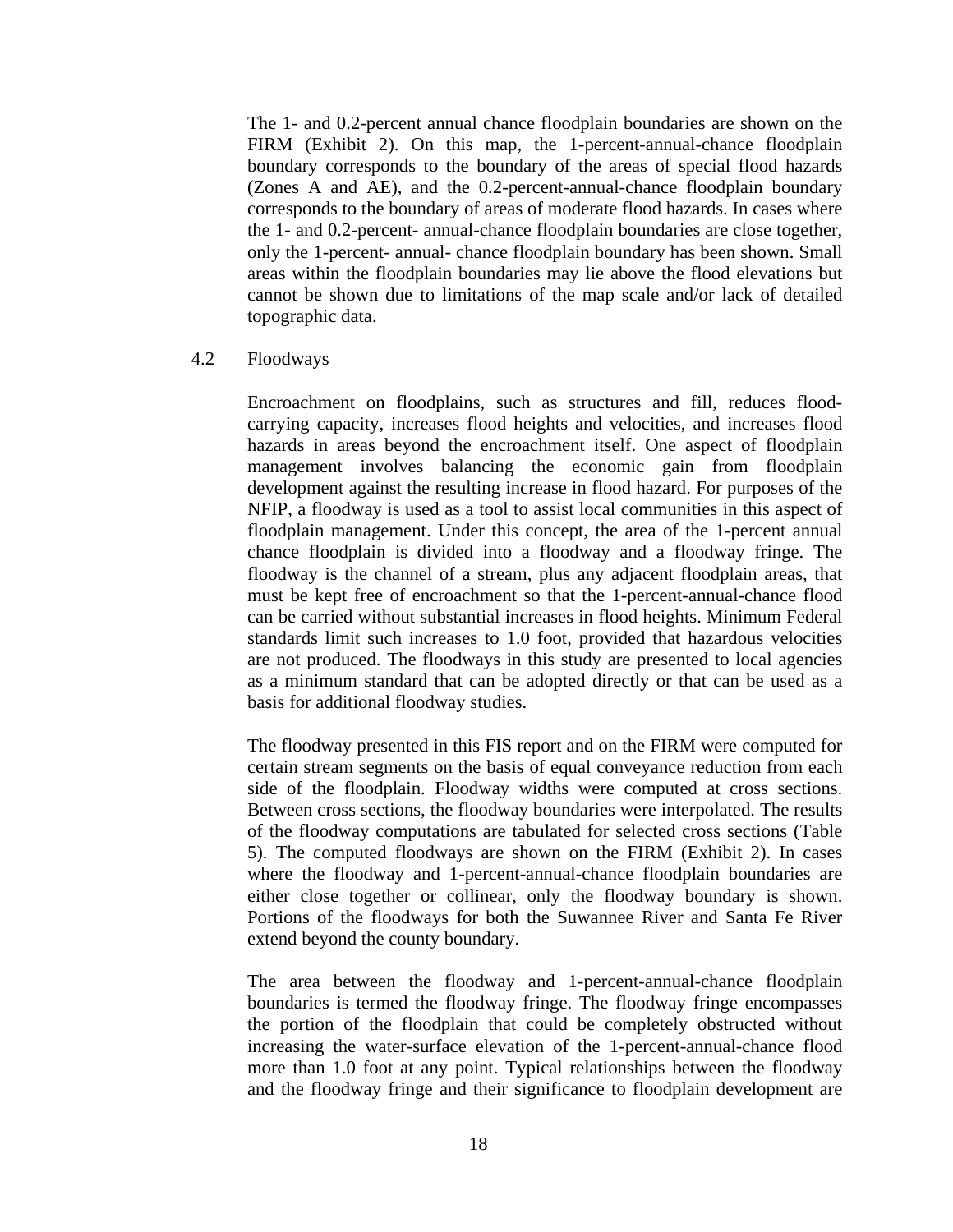shown in Figure 1.



Figure 1- Floodway Schematic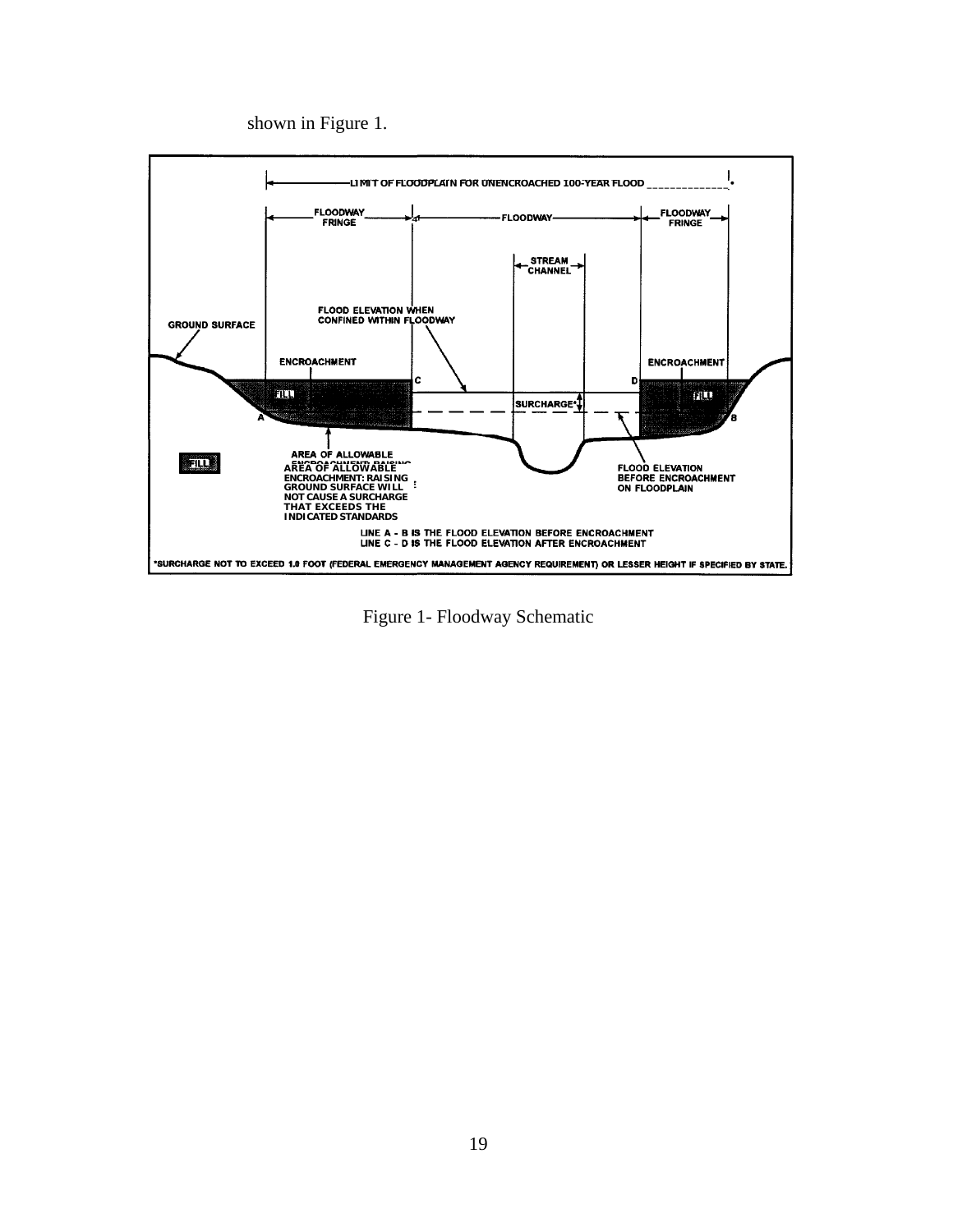| <b>FLOODING SOURCE</b> | <b>FLOODWAY</b>       |                              |                                                   | 1-PERCENT ANNUAL CHANCE FLOOD<br><b>WATER-SURFACE ELEVATION</b><br>(FEET NAVD 88) |                   |                                   |                                |                 |
|------------------------|-----------------------|------------------------------|---------------------------------------------------|-----------------------------------------------------------------------------------|-------------------|-----------------------------------|--------------------------------|-----------------|
| <b>CROSS SECTION</b>   | DISTANCE <sup>1</sup> | WIDTH <sup>2</sup><br>(FEET) | <b>SECTION</b><br><b>AREA</b><br>(SQUARE<br>FEET) | <b>MEAN</b><br><b>VELOCITY</b><br>(FEET PER<br>SECOND)                            | <b>REGULATORY</b> | <b>WITHOUT</b><br><b>FLOODWAY</b> | <b>WITH</b><br><b>FLOODWAY</b> | <b>INCREASE</b> |
| <b>SUWANNEE RIVER</b>  |                       |                              |                                                   |                                                                                   |                   |                                   |                                |                 |
| Α                      | 68.53                 | 5,719                        | 86,831                                            | 0.7                                                                               | 31.6              | 31.6                              | 32.5                           | 0.9             |
| B                      | 69.16                 | 7,184                        | 63,571                                            | 1.0                                                                               | 31.7              | 31.7                              | 32.6                           | 0.9             |
| $\mathsf{C}$           | 71.96                 | 6,076                        | 65,426                                            | 1.0                                                                               | 33.0              | 33.0                              | 33.9                           | 0.9             |
| D                      | 73.09                 | 5,074                        | 70,948                                            | 0.9                                                                               | 33.9              | 33.9                              | 34.8                           | 0.9             |
|                        | 74.71                 | 3,764                        | 43,416                                            | 1.4                                                                               | 34.8              | 34.8                              | 35.6                           | 0.8             |
| E<br>F                 | 75.58                 | 4,624                        | 58,020                                            | 1.1                                                                               | 35.4              | 35.4                              | 36.2                           | 0.8             |
| G                      | 77.99                 | 2,991                        | 52,449                                            | 1.2                                                                               | 37.1              | 37.1                              | 37.9                           | 0.8             |
| $\overline{H}$         | 79.01                 | 4,553                        | 59,388                                            | 1.1                                                                               | 37.6              | 37.6                              | 38.5                           | 0.9             |
|                        | 79.52                 | 4,686                        | 60,406                                            | 1.0                                                                               | 37.9              | 37.9                              | 38.7                           | 0.8             |
|                        | 81.59                 | 4,220                        | 54.121                                            | 1.2                                                                               | 39.0              | 39.0                              | 39.9                           | 0.9             |
| Κ                      | 83.08                 | 4,359                        | 67,031                                            | 0.9                                                                               | 39.8              | 39.8                              | 40.7                           | 0.9             |
|                        | 84.85                 | 3,534                        | 41,941                                            | 1.5                                                                               | 40.6              | 40.6                              | 41.6                           | 1.0             |
| M                      | 85.95                 | 4,170                        | 46,122                                            | 1.4                                                                               | 41.4              | 41.4                              | 42.3                           | 0.9             |
| N                      | 86.73                 | 3,426                        | 57,456                                            | 1.1                                                                               | 42.0              | 42.0                              | 42.9                           | 0.9             |
| O                      | 88.24                 | 2,724                        | 35,138                                            | 1.8                                                                               | 43.1              | 43.1                              | 43.9                           | 0.8             |
| P                      | 90.11                 | 2,835                        | 27,142                                            | 2.4                                                                               | 44.3              | 44.3                              | 45.2                           | 0.9             |
| Q                      | 91.48                 | 2,320                        | 31,276                                            | 2.0                                                                               | 45.5              | 45.5                              | 46.4                           | 0.9             |
| R                      | 93.85                 | 2,015                        | 24.335                                            | 2.7                                                                               | 47.5              | 47.5                              | 48.3                           | 0.8             |
| S                      | 95.91                 | 4,291                        | 61,893                                            | 1.1                                                                               | 49.3              | 49.3                              | 50.2                           | 0.9             |
| T                      | 96.60                 | 5,300                        | 77,900                                            | 0.8                                                                               | 49.6              | 49.6                              | 50.5                           | 0.9             |
| U                      | 98.23                 | 6,750                        | 85,263                                            | 0.8                                                                               | 50.6              | 50.6                              | 51.5                           | 0.9             |
| $\vee$                 | 99.18                 | 6,112                        | 72,336                                            | 0.9                                                                               | 50.8              | 50.8                              | 51.8                           | 1.0             |
| W                      | 100.51                | 3,526                        | 51,358                                            | 1.3                                                                               | 51.4              | 51.4                              | 52.4                           | $1.0$           |
| X                      | 101.82                | 4,308                        | 60,708                                            | 1.1                                                                               | 52.2              | 52.2                              | 53.2                           | $1.0$           |
| Υ                      | 102.89                | 3,403                        | 65,530                                            | 1.0                                                                               | 52.8              | 52.8                              | 53.7                           | 0.9             |
| Z.                     | 104.03                | 3.568                        | 60,044                                            | 1.1                                                                               | 53.3              | 53.3                              | 54 2                           | 0.9             |

<sup>1</sup>Miles above mouth.

 $2$ This width extends beyond county boundary.



**TABLE 44** FEDERAL EMERGENCY MANAGEMENT AGENCY<br> **ABBLIS SUWANNEE COUNTY, FL**<br>
AND INCORPORATED AREAS **SUWANNEE RIVER**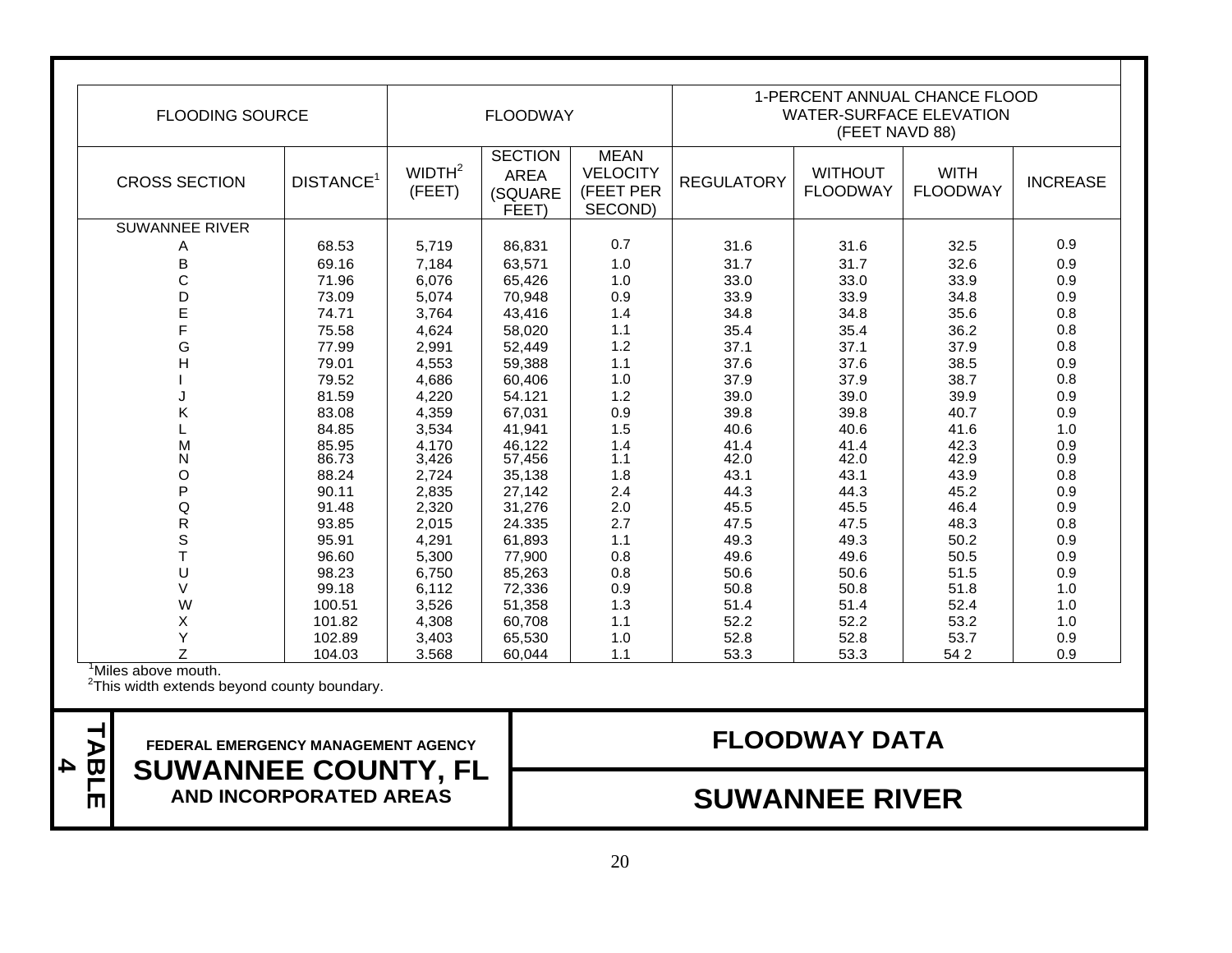| <b>FLOODING SOURCE</b> |                       | <b>FLOODWAY</b>              |                                                   |                                                        | 1-PERCENT ANNUAL CHANCE FLOOD<br><b>WATER-SURFACE ELEVATION</b><br>(FEET NAVD 88) |                                   |                                |                 |
|------------------------|-----------------------|------------------------------|---------------------------------------------------|--------------------------------------------------------|-----------------------------------------------------------------------------------|-----------------------------------|--------------------------------|-----------------|
| <b>CROSS SECTION</b>   | DISTANCE <sup>1</sup> | WIDTH <sup>2</sup><br>(FEET) | <b>SECTION</b><br><b>AREA</b><br>(SQUARE<br>FEET) | <b>MEAN</b><br><b>VELOCITY</b><br>(FEET PER<br>SECOND) | <b>REGULATORY</b>                                                                 | <b>WITHOUT</b><br><b>FLOODWAY</b> | <b>WITH</b><br><b>FLOODWAY</b> | <b>INCREASE</b> |
| SUWANNEE RIVER (cont.) |                       |                              |                                                   |                                                        |                                                                                   |                                   |                                |                 |
| AA                     | 105.36                | 3,463                        | 58,386                                            | 1.2                                                    | 53.7                                                                              | 53.7                              | 54.7                           | 1.0             |
| AB                     | 106.69                | 4,335                        | 68,197                                            | 1.0                                                    | 54.3                                                                              | 54.3                              | 55.3                           | 1.0             |
| AC                     | 107.88                | 2,589                        | 41,911                                            | 1.7                                                    | 54.9                                                                              | 54.9                              | 55.9                           | 1.0             |
| <b>AD</b>              | 108.57                | 2,733                        | 47,512                                            | 1.5                                                    | 55.4                                                                              | 55.4                              | 56.3                           | 0.9             |
| AE                     | 109.87                | 3,163                        | 70,207                                            | 1.0                                                    | 56.0                                                                              | 56.0                              | 57.0                           | 1.0             |
| AF                     | 111.18                | 2,974                        | 44.634                                            | 1.6                                                    | 56.8                                                                              | 56.8                              | 57.7                           | 0.9             |
| AG                     | 112.46                | 2,266                        | 32,720                                            | 2.1                                                    | 57.6                                                                              | 57.6                              | 58.5                           | $0.9\,$         |
| AH                     | 112.83                | 2,988                        | 61,580                                            | 1.1                                                    | 58.1                                                                              | 58.1                              | 59.0                           | 0.9             |
| Al                     | 113.29                | 3,677                        | 52,250                                            | 1.4                                                    | 58.4                                                                              | 58.4                              | 59.2                           | 0.8             |
| AJ                     | 114.94                | 2,627                        | 44.594                                            | 1.6                                                    | 59.3                                                                              | 59.3                              | 60.2                           | $0.9\,$         |
| AK                     | 117.17                | 4,434                        | 81,778                                            | 0.9                                                    | 60.1                                                                              | 60.1                              | 61.0                           | $0.9\,$         |
| <b>AL</b>              | 118.66                | 4,824                        | 75,722                                            | 0.9                                                    | 60.7                                                                              | 60.7                              | 61.6                           | 0.9             |
| AM                     | 120.87                | 6,136                        | 91,171                                            | 0.8                                                    | 61.6                                                                              | 61.6                              | 62.5                           | $0.9\,$         |
| <b>AN</b>              | 122.45                | 4,611                        | 63,231                                            | $1.1$                                                  | 62.3                                                                              | 62.3                              | 63.2                           | $0.9\,$         |
| AO                     | 124.42                | 7,996                        | 110,861                                           | 0.6                                                    | 63.1                                                                              | 63.1                              | 64.0                           | $0.9\,$         |
| AP                     | 126.58                | 4,529                        | 69,121                                            | $1.1$                                                  | 64.5                                                                              | 64.5                              | 65.4                           | $0.9\,$         |
| <b>AQ</b>              | 128.83                | 4,434                        | 80,769                                            | 0.6                                                    | 66.2                                                                              | 66.2                              | 67.1                           | $0.9\,$         |
| <b>AR</b>              | 132.59                | 5,469                        | 86,518                                            | 0.5                                                    | 67.4                                                                              | 67.4                              | 68.3                           | $0.9\,$         |
| AS                     | 134.39                | 2,585                        | 38,526                                            | 1.3                                                    | 68.3                                                                              | 68.3                              | 69.2                           | 0.9             |
| AT                     | 135.59                | 2,437                        | 35,508                                            | 0.8                                                    | 69.4                                                                              | 69.4                              | 70.3                           | 0.9             |
| <b>AU</b>              | 136.66                | 2,108                        | 24,152                                            | 1.2                                                    | 70.2                                                                              | 70.2                              | 71.0                           | 0.8             |
| AV                     | 138.01                | 2,159                        | 38,209                                            | 0.8                                                    | 70.9                                                                              | 70.9                              | 71.7                           | 0.8             |
| AW                     | 140.18                | 3,662                        | 57,042                                            | 0.5                                                    | 71.4                                                                              | 71.4                              | 72.2                           | 0.8             |
| AX                     | 141.82                | 3,184                        | 36,231                                            | 0.8                                                    | 72.0                                                                              | 72.0                              | 72.9                           | 0.9             |
| AY                     | 142.79                | 2,862                        | 44,036                                            | 0.7                                                    | 72.8                                                                              | 72.8                              | 73.6                           | 0.8             |
| AZ                     | 144.26                | 2.642                        | 67,725                                            | 0.4                                                    | 73.3                                                                              | 73.3                              | 74.1                           | 0.8             |

## TREAL EMERGENCY MANAGEMENT AGENCY<br> **TABLE 4** SUWANNEE COUNTY, FL<br>
AND INCORPORATED AREAS<br>
AND INCORPORATED AREAS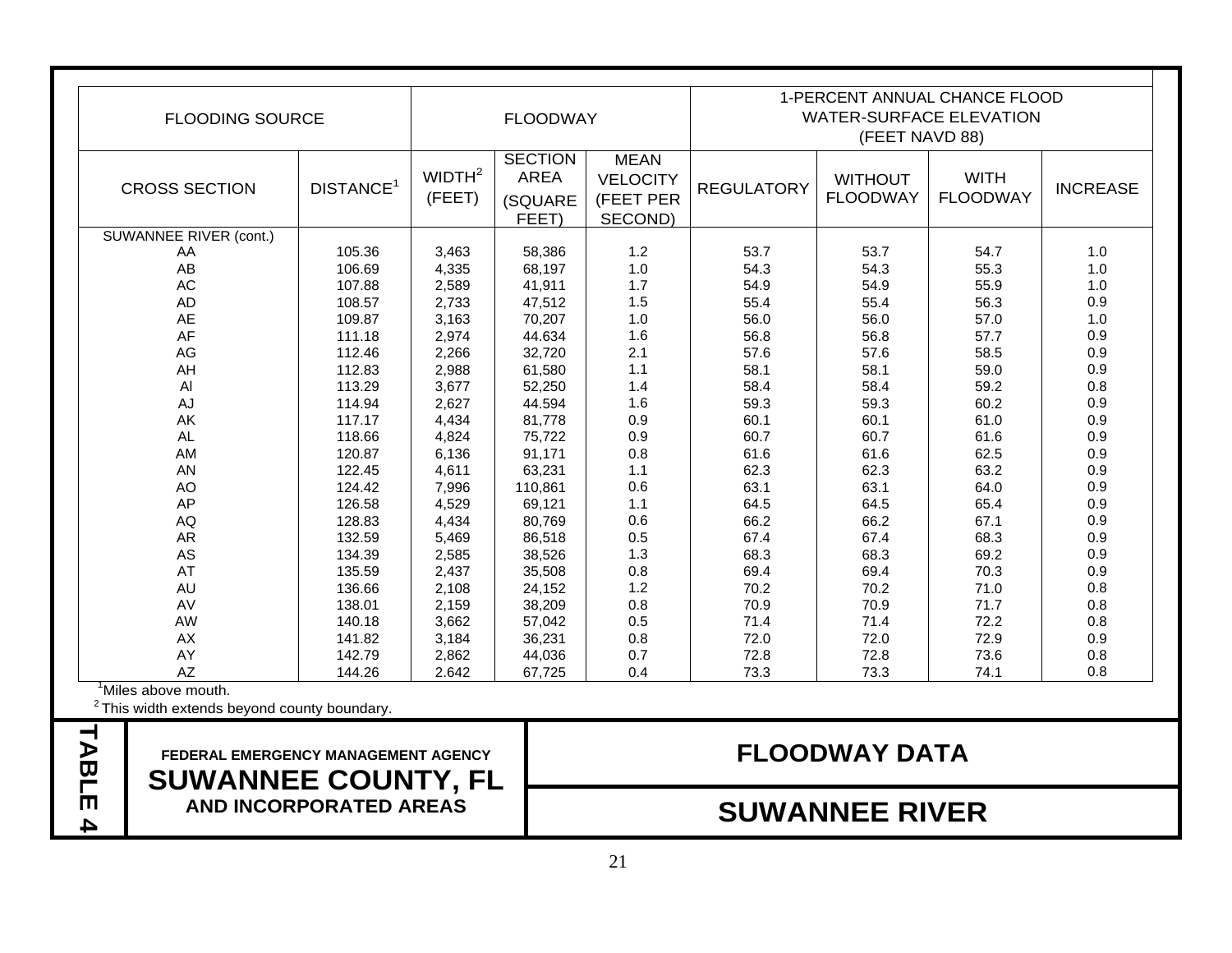| <b>FLOODING SOURCE</b> |                       | <b>FLOODWAY</b>              |                                            |                                                        | 1-PERCENT ANNUAL CHANCE FLOOD<br><b>WATER-SURFACE ELEVATION</b><br>(FEET NAVD 88) |                                   |                                |                 |
|------------------------|-----------------------|------------------------------|--------------------------------------------|--------------------------------------------------------|-----------------------------------------------------------------------------------|-----------------------------------|--------------------------------|-----------------|
| <b>CROSS SECTION</b>   | DISTANCE <sup>1</sup> | WIDTH <sup>2</sup><br>(FEET) | <b>SECTION</b><br>AREA<br>(SQUARE<br>FEET) | <b>MEAN</b><br><b>VELOCITY</b><br>(FEET PER<br>SECOND) | <b>REGULATORY</b>                                                                 | <b>WITHOUT</b><br><b>FLOODWAY</b> | <b>WITH</b><br><b>FLOODWAY</b> | <b>INCREASE</b> |
| SUWANNEE RIVER (cont.) |                       |                              |                                            |                                                        |                                                                                   |                                   |                                |                 |
| BA                     | 146.08                | 1,931                        | 34,557                                     | 0.8                                                    | 74.0                                                                              | 74.0                              | 74.8                           | 0.8             |
| <b>BB</b>              | 147.53                | 1,817                        | 31,018                                     | 0.9                                                    | 75.0                                                                              | 75.0                              | 75.9                           | 0.9             |
| <b>BC</b>              | 148.55                | 1,920                        | 29,581                                     | 1.0                                                    | 76.1                                                                              | 76.1                              | 77.0                           | 0.9             |
| <b>BD</b>              | 149.48                | 2,224                        | 37,515                                     | 0.8                                                    | 76.8                                                                              | 76.8                              | 77.6                           | 0.8             |
| <b>BE</b>              | 151.40                | 2,274                        | 32,705                                     | 0.9                                                    | 78.1                                                                              | 78.1                              | 78.9                           | 0.8             |
| <b>BF</b>              | 152.76                | 3,378                        | 43,986                                     | 0.7                                                    | 78.8                                                                              | 78.8                              | 79.6                           | 0.8             |
| <b>BG</b>              | 154.03                | 1,108                        | 16,512                                     | 1.9                                                    | 79.5                                                                              | 79.5                              | 80.3                           | 0.8             |
| <b>BH</b>              | 155.59                | 2,275                        | 36,620                                     | 0.8                                                    | 81.0                                                                              | 81.0                              | 81.8                           | 0.8             |
| BI                     | 156.49                | 2,157                        | 40,588                                     | 0.8                                                    | 81.4                                                                              | 81.4                              | 82.2                           | 0.8             |
| <b>BJ</b>              | 157.20                | 3,007                        | 43,711                                     | 0.7                                                    | 81.7                                                                              | 81.7                              | 82.5                           | 0.8             |
| BK                     | 158.87                | 2,495                        | 40.852                                     | 0.8                                                    | 82.3                                                                              | 82.3                              | 83.1                           | 0.8             |
| <b>BL</b>              | 160.29                | 2,836                        | 42,872                                     | 0.7                                                    | 82.8                                                                              | 82.8                              | 83.6                           | 0.8             |
| <b>BM</b>              | 161.55                | 5,077                        | 69,114                                     | 0.5                                                    | 83.2                                                                              | 83.2                              | 84.0                           | 0.8             |
| <b>BN</b>              | 163.05                | 4,317                        | 67,448                                     | 0.5                                                    | 83.8                                                                              | 83.8                              | 84.7                           | 0.9             |
| <b>BO</b>              | 164.96                | 3,479                        | 44,933                                     | 0.7                                                    | 84.4                                                                              | 84.4                              | 85.3                           | 0.9             |
| <b>SANTA FE RIVER</b>  |                       |                              |                                            |                                                        |                                                                                   |                                   |                                |                 |
| A                      | 1.61                  | 1,370                        | 22,719                                     | 0.7                                                    | 31.7                                                                              | 31.7                              | 32.5                           | 0.8             |
| В                      | 2.88                  | 1,760                        | 29,329                                     | 0.6                                                    | 32.0                                                                              | 32.0                              | 32.8                           | 0.8             |
| C                      | 3.60                  | 1,610                        | 26,505                                     | 0.6                                                    | 32.2                                                                              | 32.2                              | 32.9                           | 0.7             |
| D                      | 4.73                  | 1,452                        | 24,845                                     | 0.7                                                    | 32.5                                                                              | 32.5                              | 33.3                           | $0.8\,$         |
| E                      | 6.46                  | 1,601                        | 29,834                                     | 0.6                                                    | 32.9                                                                              | 32.9                              | 33.7                           | 0.8             |

<sup>1</sup>Miles above mouth.

 $2$  This width extends beyond county boundary.

# TABLE FEDERAL EMERGENCY MANAGEMENT AGENCY<br> **PABLIC SUWANNEE COUNTY, FL<br>
AND INCORPORATED AREAS <b>SUWANNEE RIVER - SANTA FE RIVER**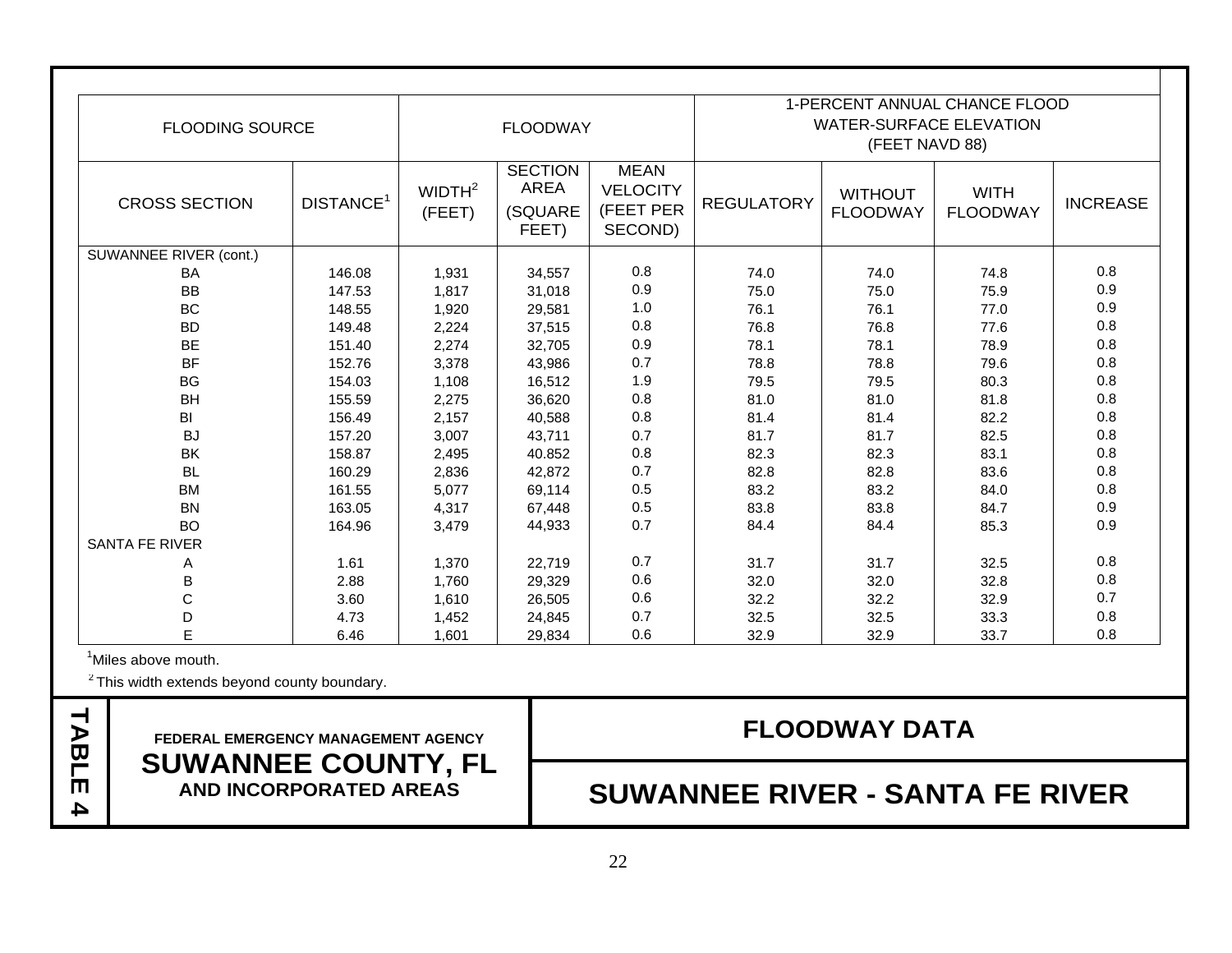#### 5.0 INSURANCE APPLICATIONS

For flood insurance rating purposes, flood insurance zone designations are assigned to a community based on the results of the engineering analyses. The zones are as follows:

Zone A

Zone A is the flood insurance rate zone that corresponds to the 100-year floodplains that are determined in the FIS by approximate methods. Because detailed hydraulic analyses are not performed for such areas, no base flood elevations or depths are shown within this zone.

Zone AE

Zone AE is the flood insurance rate zone that corresponds to the 100-year floodplains that are determined in the FIS by detailed methods. In most instances, whole-foot base flood elevations derived from the detailed hydraulic analyses are shown at selected intervals within this zone.

Zone X

Zone X is the flood insurance rate zone that corresponds to areas outside the 500 year floodplain, areas within the 500-year floodplain, and to areas of 100-year flooding where average depths are less than 1 foot, areas of 100-year flooding where the contributing drainage area is less than 1 square mile, and areas protected from the 100-year flood by levees. No base flood elevations or depths are shown within this zone.

#### 6.0 FLOOD INSURANCE RATE MAP

The FIRM is designed for flood insurance and floodplain management applications.

For flood insurance applications, the map designates flood insurance rate zones as described in Section 5.0 and, in the 1-percent-annual-chance floodplains that were studied by detailed methods, shows selected whole-foot base flood elevations or average depths. Insurance agents use the zones and base flood elevations in conjunction with information on structures and their contents to assign premium rates for flood insurance policies.

For floodplain management applications, the map shows by tints, screens, and symbols, the 1- and 0.2-percent-annual-chance floodplains, floodways, and the locations of selected cross sections used in the hydraulic analyses and floodway computations.

The current FIRM presents flooding information for the entire geographic area of Suwannee County. Previously, separate Flood Hazard Boundary Maps and/or FIRMS were prepared for each identified flood-prone incorporated community and the unincorporated areas of the county. This countywide FIRM also includes flood hazard information that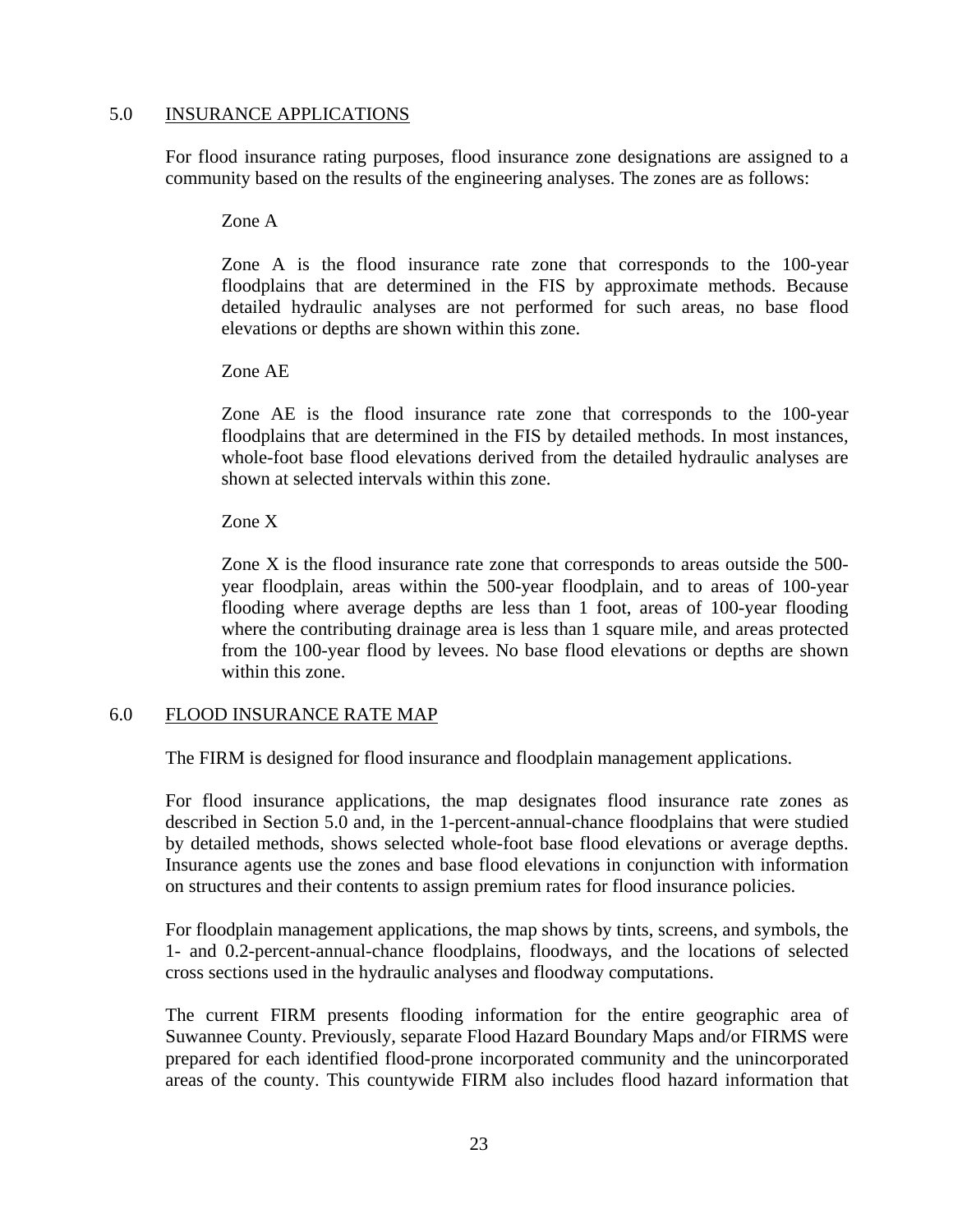was presented separately on Flood Boundary and Floodway Maps (FBFMs), where applicable. Historical data relating to the maps prepared for each community are presented in Table 5.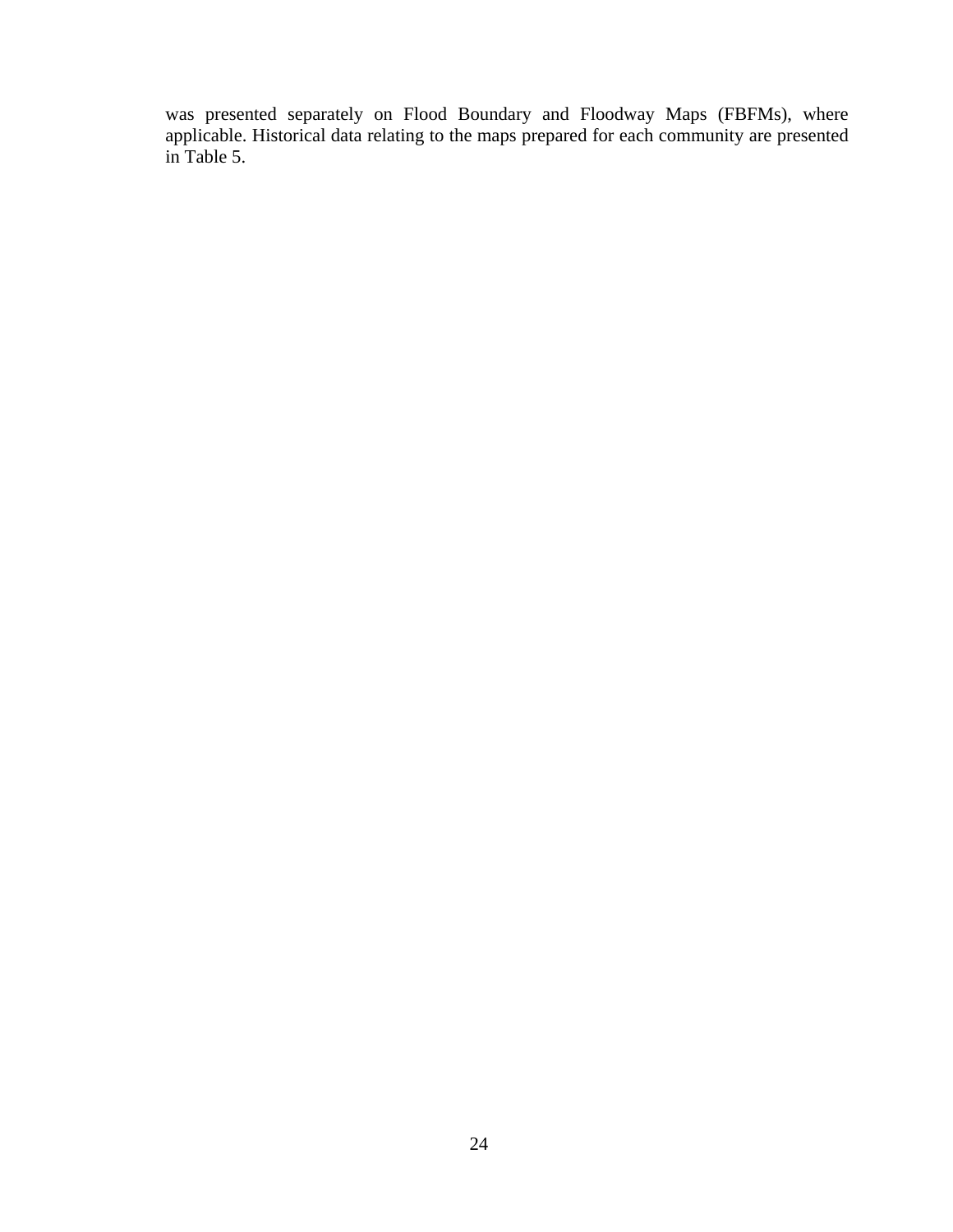|                                | <b>COMMUNITY NAME</b>                            | <b>INITIAL</b><br><b>IDENTIFICATION</b> | <b>FLOOD HAZARD</b><br><b>BOUNDARY MAP</b><br><b>REVISIONS DATE</b> | <b>FIRM</b><br><b>EFFECTIVE DATE</b> | <b>FIRM</b><br><b>REVISIONS DATE</b> |  |  |  |
|--------------------------------|--------------------------------------------------|-----------------------------------------|---------------------------------------------------------------------|--------------------------------------|--------------------------------------|--|--|--|
|                                | Live Oak, City of                                | November 23, 1973                       | August 20, 1976                                                     | July 1, 1987                         | None                                 |  |  |  |
|                                | Branford, Town of                                | January 9, 1974                         | November 7, 1975                                                    | January 16, 1987                     | None                                 |  |  |  |
|                                | <b>Suwannee County</b><br>(Unincorporated Areas) | February 13, 1976                       | None                                                                | <b>January 6, 1988</b>               | None                                 |  |  |  |
|                                |                                                  | FEDERAL EMERGENCY MANAGEMENT AGENCY     |                                                                     |                                      |                                      |  |  |  |
| TABLE<br>$\boldsymbol{\sigma}$ | <b>SUWANNEE COUNTY, FL</b>                       | AND INCORPORATED AREAS                  | <b>COMMUNITY MAP HISTORY</b>                                        |                                      |                                      |  |  |  |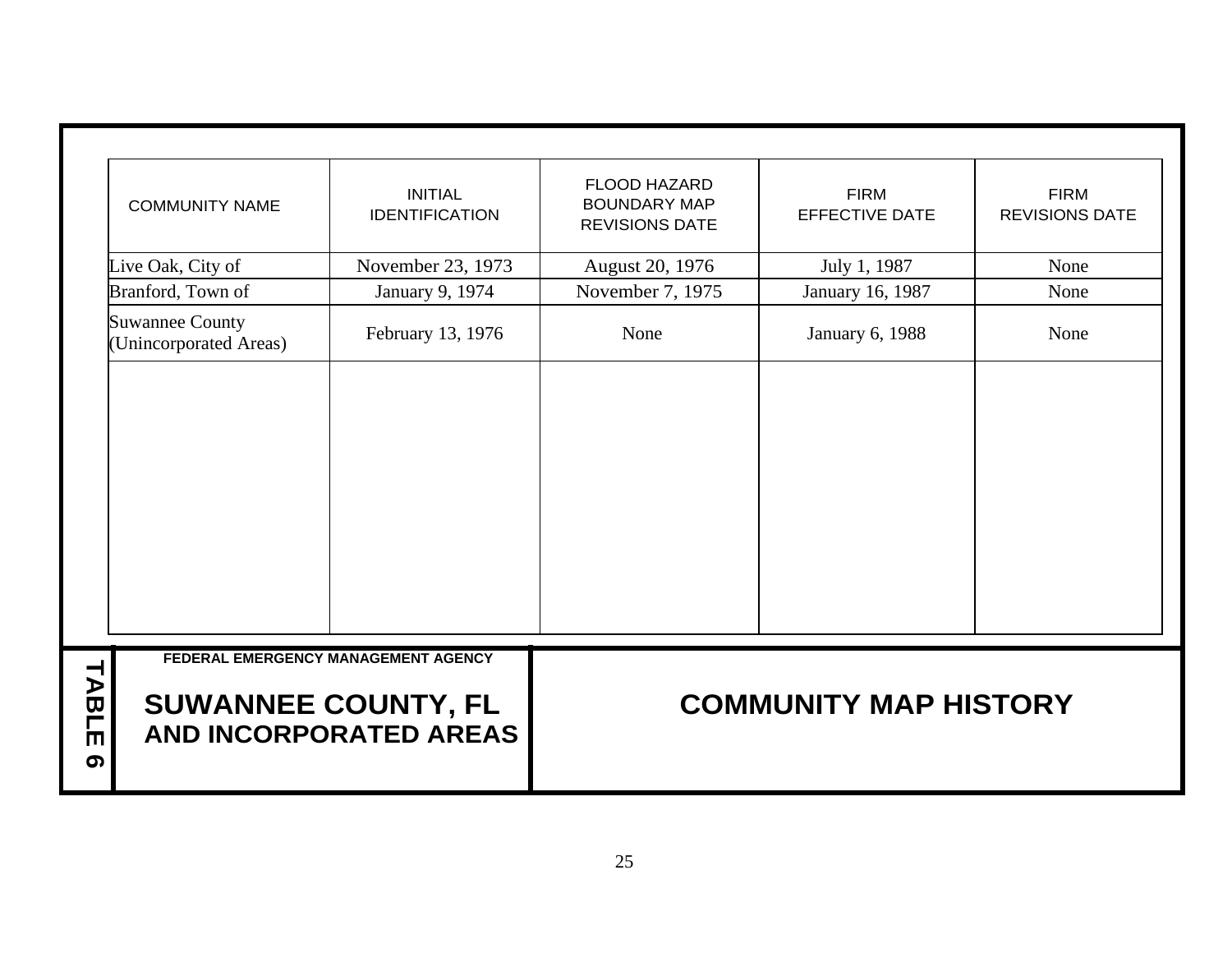#### 7.0 OTHER STUDIES

A Special Flood Hazard Information Report was prepared by the USACE, Jacksonville District, in December 1974 (USACE, 1974). This report was reprinted twice, the last time in February 1983. Any disagreement between that report and this Flood Insurance Study is due to more recent information used in this Flood Insurance Study.

Flood Insurance Studies for Lafayette County and incorporated areas (FEMA, 2006), and Madison and Hamilton Counties (FEMA, 1987) have been published. Those studies and this Flood Insurance Study are in agreement.

Information pertaining to revised and unrevised flood hazards for each jurisdiction within Suwannee County has been compiled into this FIS. Therefore, this FIS supersedes all previously printed FIS Reports, FHBMs, FBFMs, and FIRMs for all of the incorporated and unincorporated jurisdictions within Suwannee County.

#### 8.0 LOCATION OF DATA

Information concerning the pertinent data used in the preparation of this study can be obtained by contacting FEMA, Federal Insurance and Mitigation Division, Koger Center-Rutgers Building, 3003 Chamblee Tucker Road, Atlanta, Georgia 30341.

#### 9.0 BIBLIOGRAPHY AND REFERENCES

Federal Emergency Management Agency, Flood Insurance Study, Lafayette County and Incorporated Areas, Florida, September 2006.

Federal Emergency Management Agency, Flood Insurance Study, Madison County, Unincorporated Areas, Florida, June 1987.

Federal Emergency Management Agency, Flood Insurance Study, Suwannee County, Unincorporated Areas, Florida, January 1988.

Federal Emergency Management Agency, Flood Insurance Study, Hamilton County, Unincorporated Areas, Florida, June 1987.

Federal Emergency Management Agency, Flood Insurance Study, Town of Branford, Suwannee County, Florida, January 1987.

Florida Bureau of Comprehensive Planning, Florida General Soils Atlas, July 1975. Florida Department of Transportation, Drainage Manual, 1997.

Hartman & Associates, Inc., City of Live Oak Floodplain Study, January 2000.

Interagency Advisory Committee on Water Data, Bulletin No. 17B, Guidelines for Determining Flood Flow Frequency, 1981.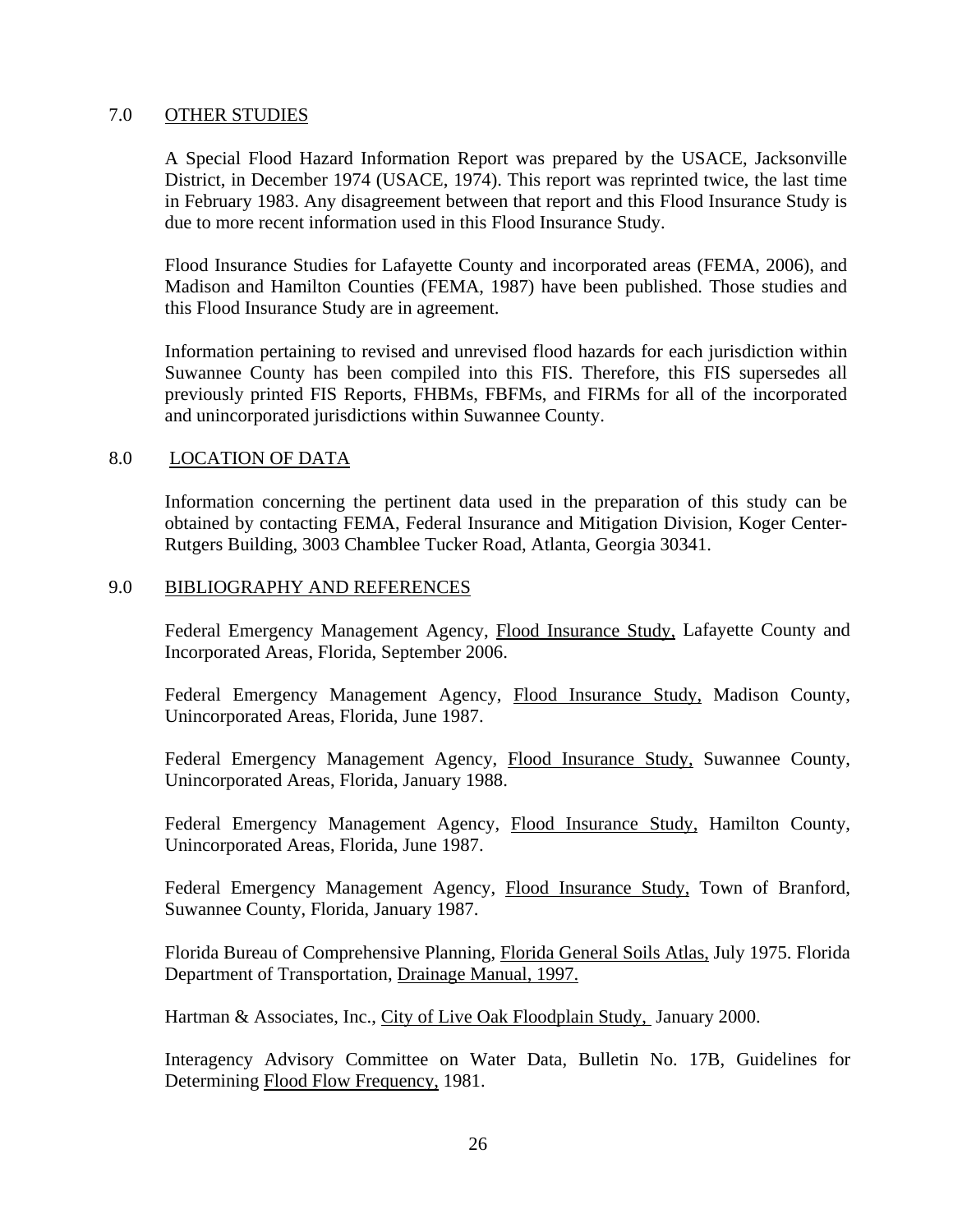Streamline Technologies, AdICPR Model, 2004.

U.S. Army Corps of Engineers, Hydrologic Engineering Center, HEC-1 Flood Hydrograph Package, Computer Program 823-X6-L2610, Davis California, January 1973.

U.S. Army Corps of Engineers, HEC-2 Water-Surface Profiles Generalized Computer Program, Davis, California, November 1976.

U.S. Army Corps of Engineers, Jacksonville District, Stream Cross Sections, Aerial Photgrammetric Maps, Woolpert Consultants, Dayton, Ohio, compiled by photogrammetric methods from aerial photography, Scale 1:12000, Contour Interval 2 feet, January 1982.

U.S. Army Corps of Engineers, Jacksonville District, Special Flood Hazard Information, Suwannee River Floods, Florida and Georgia, December 1974.

U.S. Army Corps of Engineers, Hydrologic Engineering Center, HEC-RAS Version 3.1.3, Davis, California, May 2005.

U.S. Army Corps of Engineers, Hydrologic Engineering Center, HEC-RAS Users Manual, Davis, California, November 2002.

U.S. Department of Commerce, Weather Bureau, Technical Paper No. 40, Rainfall Frequency Atlas of the United States, Washington, D.C., January 1963.

U.S. Department of Commerce, Bureau of the Census, 2000 Census of Population, Number of Inhabitants, Florida, Washington, D.C., February 2004.

U.S. Department of Housing and Urban Development, Federal Insurance Administration, Flood Hazard Boundary Map, Suwannee County, Unincorporated Areas, Florida, February 1975.

U.S. Geological Survey, 7.5 Minute Series Topographic Maps, Scale 1:24000, Contour Interval 20 feet: Branford, Florida, 1968; Day S.E., Florida, 1954; Dowling Park, Florida, 1954; Hatch Bend, Florida, 1968; Madison S.E., Florida, 1958; Mallory Swamp S.E., Florida, 1954; Mallory Swamp S.W., Florida, 1954; Mallory Swamp N.E., Florida, 1954; Mallory Swamp N.W., Florida, 1954; Mayo, Florida, 1955; Mayo S.E., Florida, 1955; O'Brien, Florida, 1969; and Cooks Hammock, Florida, 1954.

Woolpert Consultants, Suwannee River, Lafayette County, Florida, Topographic Maps, Scale 1:12000, Contour Interval 2 feet: Dayton, Ohio, February 1982.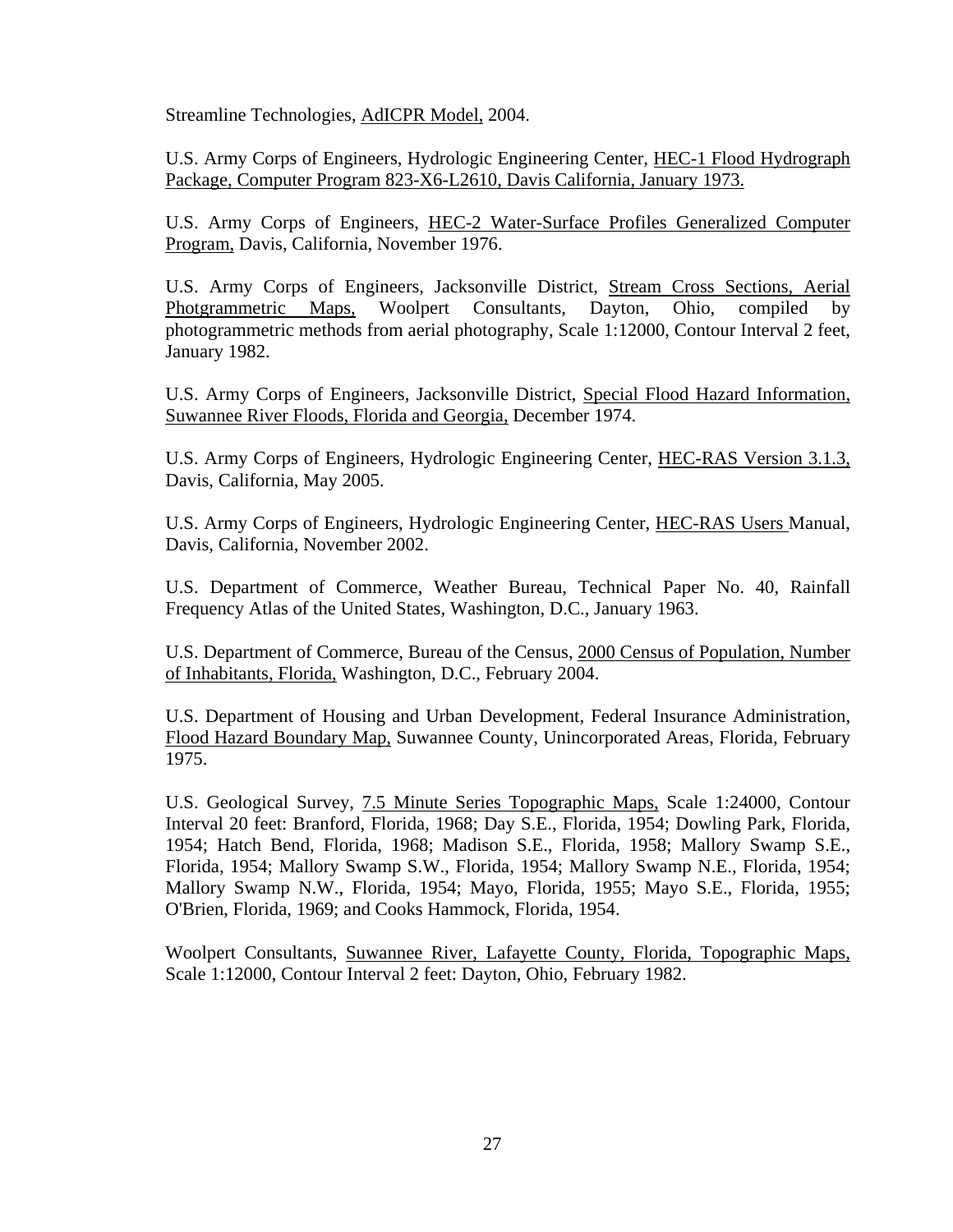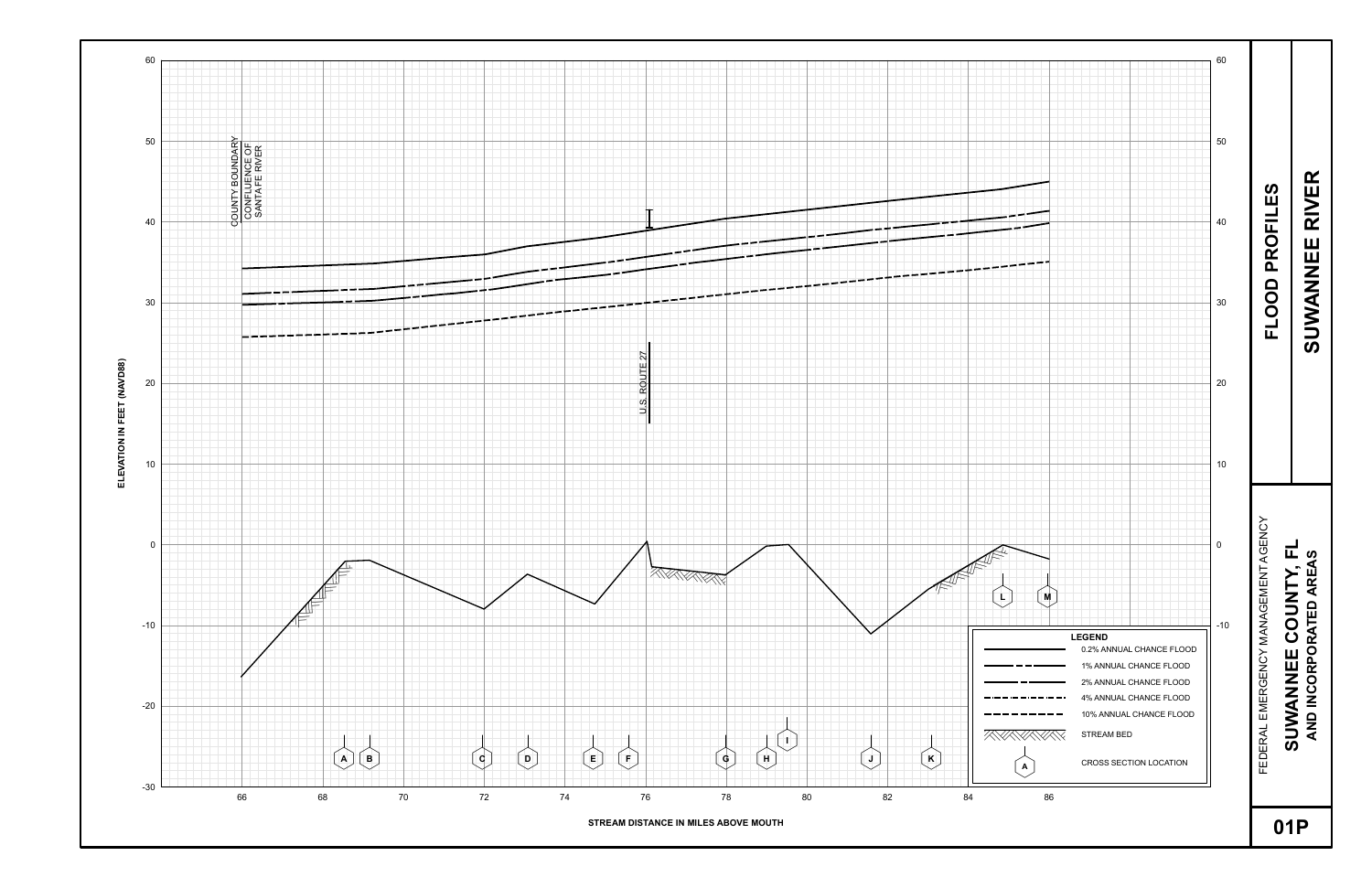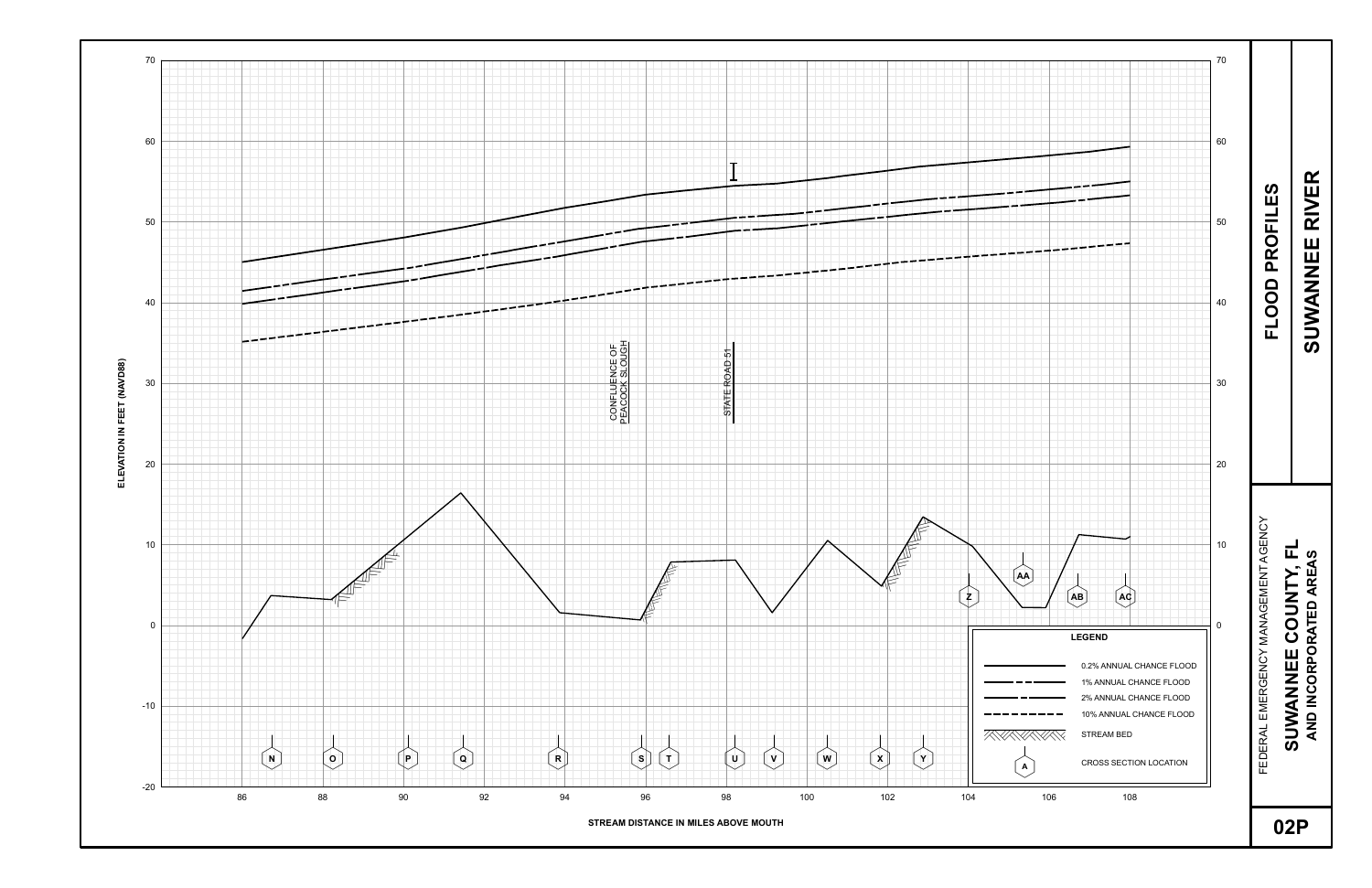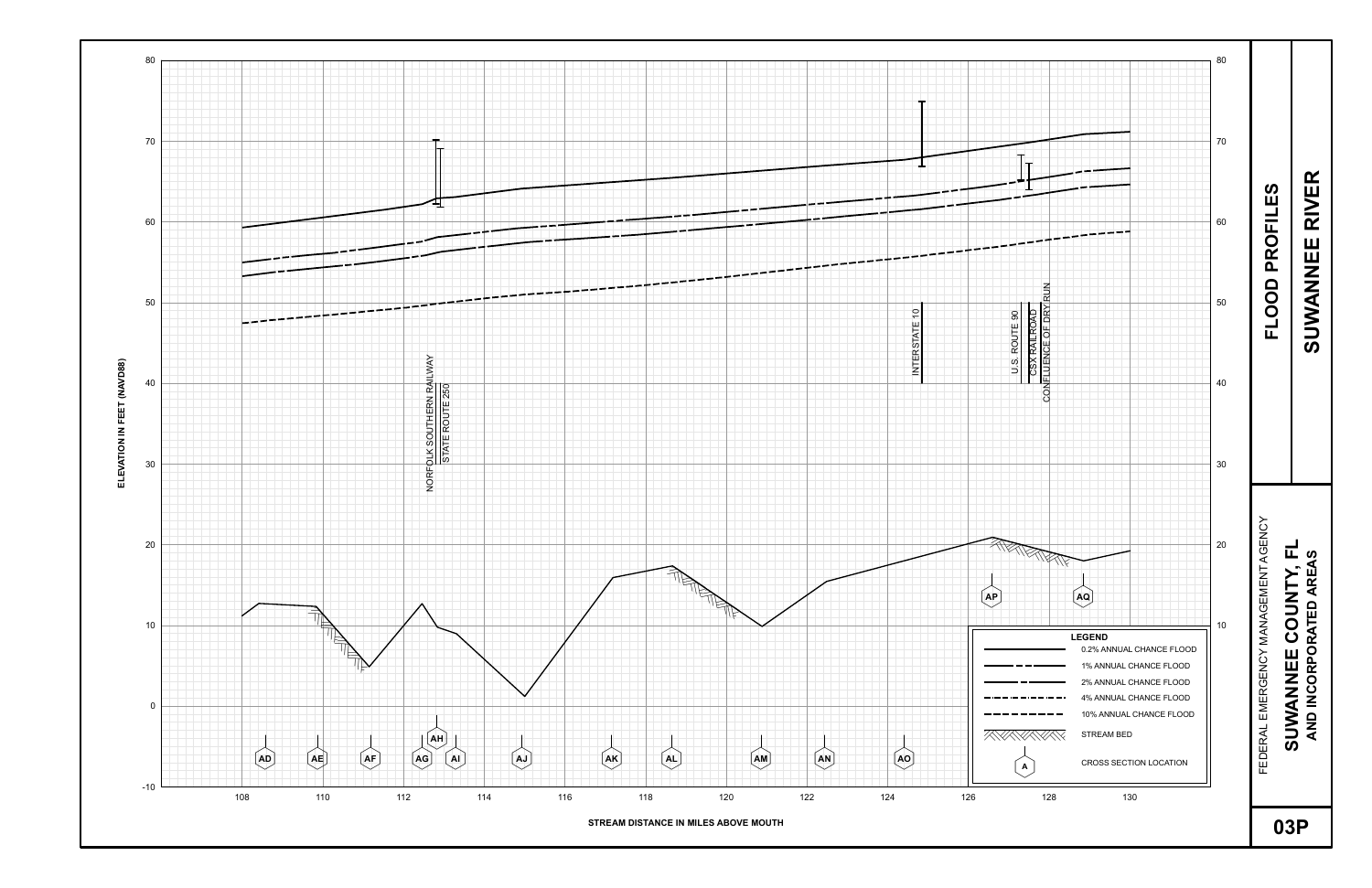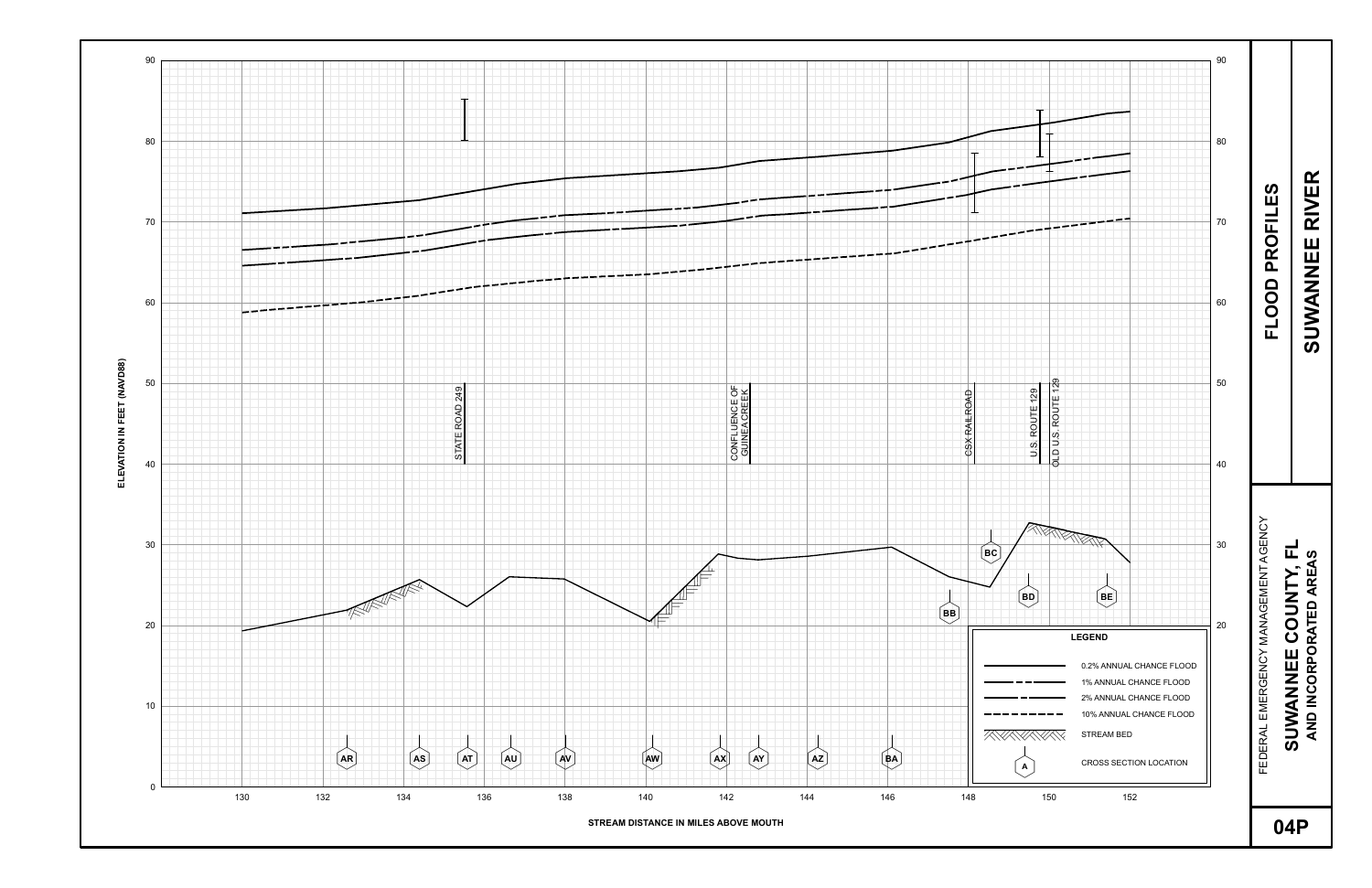